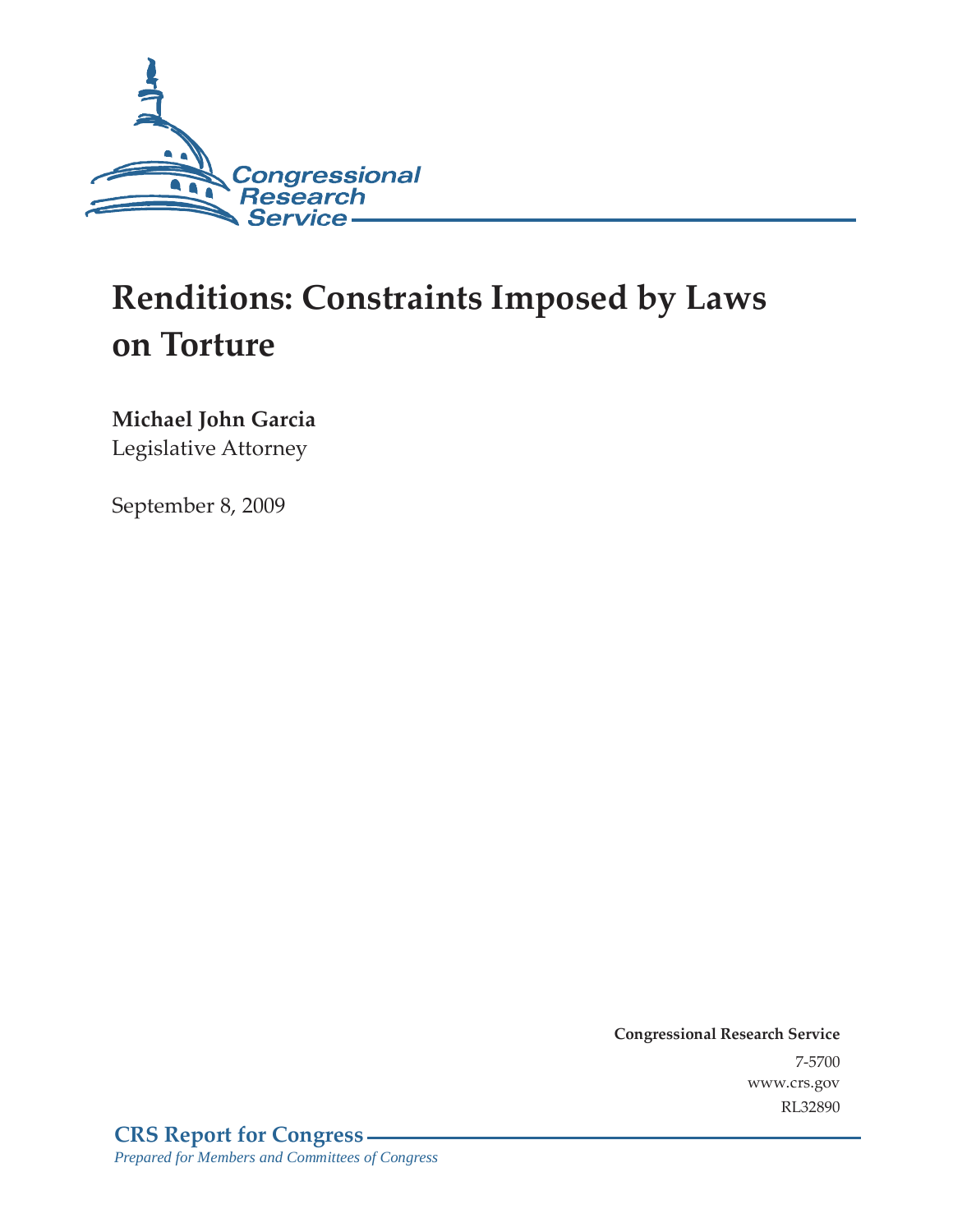## **Summary**

Persons suspected of criminal or terrorist activity may be transferred from one State (i.e., country) to another for arrest, detention, and/or interrogation. Commonly, this is done through extradition, by which one State surrenders a person within its jurisdiction to a requesting State via a formal legal process, typically established by treaty. Far less often, such transfers are effectuated through a process known as "extraordinary rendition" or "irregular rendition." These terms have often been used to refer to the *extrajudicial* transfer of a person from one State to another. In this report, "rendition" refers to extraordinary or irregular renditions unless otherwise specified.

Although the particularities regarding the usage of extraordinary renditions and the legal authority behind such renditions are not publicly available, various U.S. officials have acknowledged the practice's existence. During the Bush Administration, there was controversy over the use of renditions by the United States, particularly with regard to the alleged transfer of suspected terrorists to countries known to employ harsh interrogation techniques that may rise to the level of torture, purportedly with the knowledge or acquiescence of the United States. In January 2009, President Obama issued an Executive Order creating a special task force to review U.S. transfer policies, including the practice of rendition, to ensure compliance with applicable legal requirements. In August, the task force issued recommendations to ensure that U.S. transfer practices comply with applicable standards and do not result in the transfer of persons to face torture. These recommendations include strengthening procedures used to obtain assurances from a country that a person will not face torture if transferred there, and the establishment of mechanisms to monitor the treatment of transferred persons.

This report discusses relevant international and domestic law restricting the transfer of persons to foreign states for the purpose of torture. The U.N. Convention against Torture and Other Cruel, Inhuman, or Degrading Treatment or Punishment (CAT), and its domestic implementing legislation (the Foreign Affairs Reform and Restructuring Act of 1998) impose the primary legal restrictions on the transfer of persons to countries where they would face torture. Both CAT and U.S. implementing legislation generally prohibit the rendition of persons to countries in most cases where they would more likely than not be tortured, though there are arguably limited exceptions to this prohibition. Historically, the State Department has taken the position that CAT's provisions concerning the transfer of persons do not apply extraterritorially, though as a matter of policy the United States does not transfer persons in its custody to countries where they would face torture (U.S. regulations and statutes implementing CAT, however, arguably limit the extraterritorial transfer of individuals nonetheless). Under U.S. regulations implementing CAT, a person may be transferred to a country that provides credible assurances that the rendered person will not be tortured. Neither CAT nor its implementing legislation prohibit the rendition of persons to countries where they would be subject to harsh treatment not rising to the level of torture. Besides CAT, additional obligations may be imposed upon U.S. rendition practice via the Geneva Conventions, the War Crimes Act (as amended by the Military Commissions Act (P.L. 109-366), the International Covenant on Civil and Political Rights (ICCPR), and the Universal Declaration on Human Rights.

Legislation was introduced in the  $110<sup>th</sup>$  Congress to limit or bar U.S. participation in renditions. It is possible that similar legislation will be proposed in the  $111<sup>th</sup>$  Congress.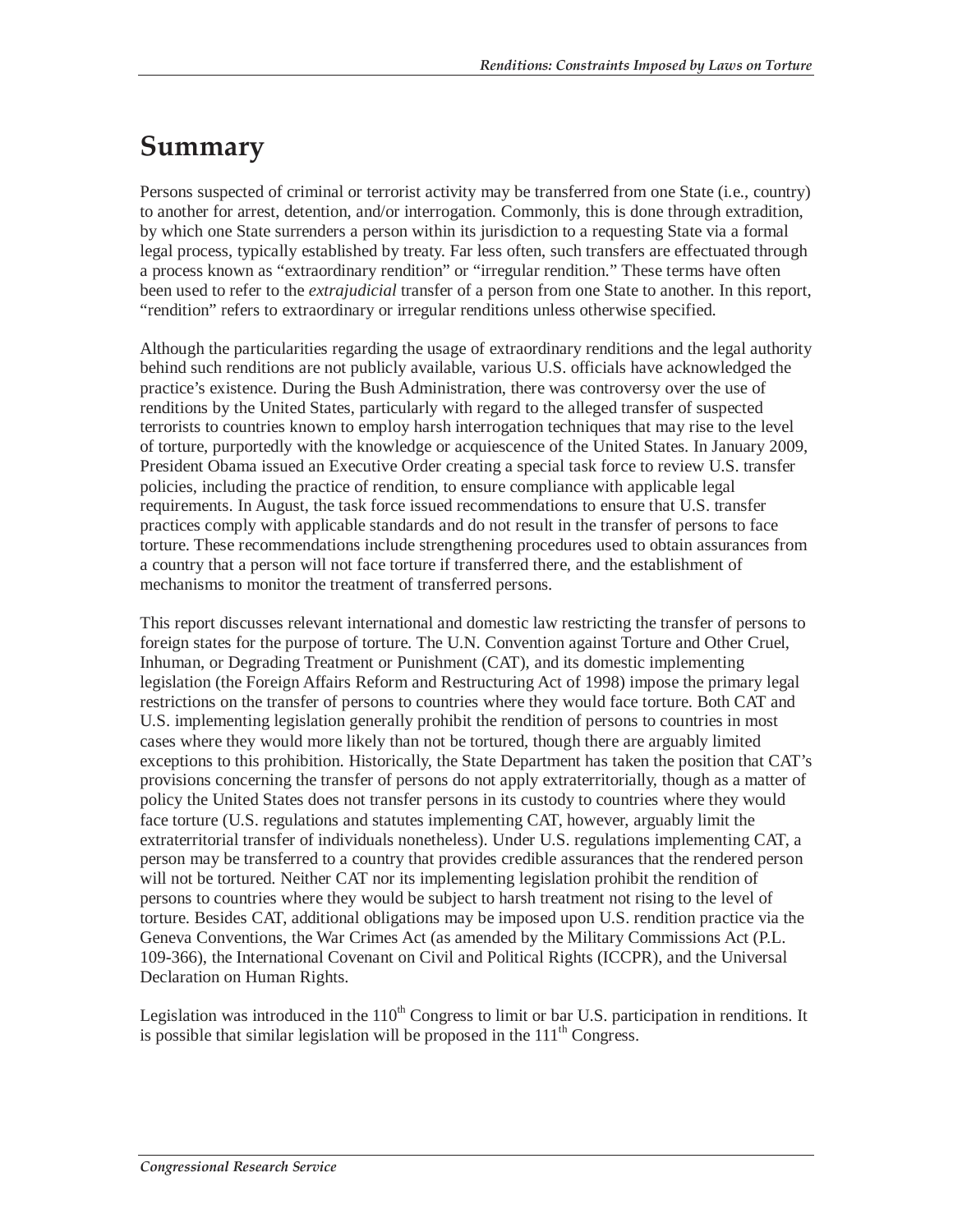## **Contents**

| Limitations Imposed on Renditions by the Convention Against Torture and Implementing |  |
|--------------------------------------------------------------------------------------|--|
| CAT Limitation on the Transfer of Persons to Foreign States for the Purpose of       |  |
|                                                                                      |  |
|                                                                                      |  |
|                                                                                      |  |
|                                                                                      |  |
| Application of CAT and Implementing Legislation to the Practice of Extraordinary     |  |
|                                                                                      |  |
|                                                                                      |  |
|                                                                                      |  |
|                                                                                      |  |
| Extraterritorial Application of Legislation Implementing CAT Article 3 16            |  |
|                                                                                      |  |
|                                                                                      |  |
|                                                                                      |  |
|                                                                                      |  |
|                                                                                      |  |
|                                                                                      |  |
|                                                                                      |  |

### **Contacts**

|--|--|--|--|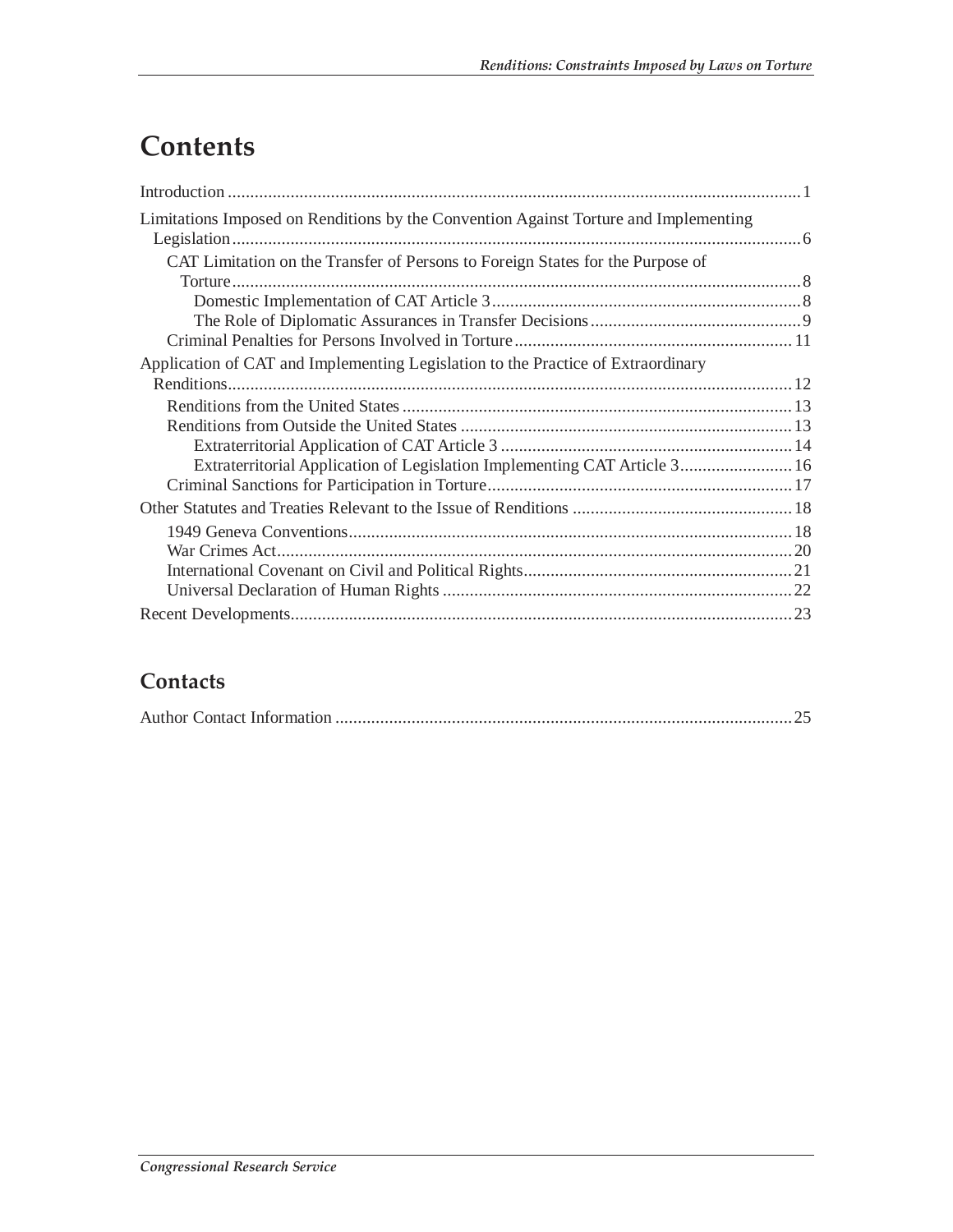## **Introduction**

<u>.</u>

Persons suspected of terrorist or criminal activity may be transferred from one State (i.e., country) to another to answer charges against them.<sup>1</sup> The surrender of a fugitive from one State to another is generally referred to as *rendition*.<sup>2</sup> A distinct form of rendition is *extradition*, by which one State surrenders a person within its territorial jurisdiction to a requesting State via a formal legal process, typically established by treaty between the countries.<sup>3</sup> However, renditions may be effectuated in the absence of extradition treaties, as well.<sup>4</sup> The terms "irregular rendition" and "extraordinary rendition" have been used to refer to the *extrajudicial* transfer of a person from one State to another, generally for the purpose of arrest, detention, and/or interrogation by the receiving State (for purposes of this report, the term "rendition" will be used to describe irregular renditions, and not extraditions, unless otherwise specified). Unlike in extradition cases, persons subject to this type of rendition typically have no access to the judicial system of the sending State by which they may challenge their transfer.<sup>5</sup> Sometimes persons are rendered from the territory of the rendering State itself, while other times they are seized by the rendering State in another country and immediately rendered, without ever setting foot in the territory of the rendering State.<sup>6</sup> Sometimes renditions occur with the consent of the State where the fugitive is located;<sup> $\tau$ </sup> other times, they do not.<sup>8</sup>

<sup>&</sup>lt;sup>1</sup> The surrender of persons to a requesting State to answer criminal charges was originally guided by principles of comity and reciprocity. Beginning in the late eighteenth century, the surrender of persons to a requesting State to answer charges increasingly became governed by formal extradition treaties between States (though the practice of extradition can be traced back to antiquity). For background, see CRS Report 98-958, *Extradition To and From the United States: Overview of the Law and Recent Treaties*, by Charles Doyle. In contrast to earlier practices, extradition treaties established formal procedures governing the surrender of persons from one treaty party to another, facilitating treaty parties' shared interest in punishing certain crimes while providing persons with a legal means to challenge their proposed transfer to a requesting State. By the 20<sup>th</sup> century, extradition treaties became the predominant means of permitting the transfer of persons from one State to another to answer charges against them. For background, see id. at 1-3; M. BASSIOUNI, INTERNATIONAL EXTRADITION: UNITED STATES LAW AND PRACTICE (4<sup>th</sup> ed. 2002).

 $^{2}$  BLACK's LAW DICTIONARY 1298-99 (7<sup>th</sup> ed. 1999).

 $3$  U.S. extradition procedures for transferring a person to another State are governed by the relevant treaty with that State, as supplemented by 18 U.S.C. §§ 3181-3196. U.S. law generally prohibits the extradition of individuals from the United States in the absence of a treaty. 18 U.S.C. § 3181.

<sup>4</sup> For example, via statutory authorization, the U.S. may in the exercise of comity surrender a person to a foreign country to face criminal charges for committing a crime of violence against a U.S. national, if the offense is nonpolitical in nature and the person is not a U.S. citizen, national, or permanent resident. 18 U.S.C. § 3181(b). Courts have also recognized that an extradition may be effectuated pursuant to a statute rather than a treaty. See Ntakirutimana v. Reno, 184 F.3d 419 ( $5<sup>th</sup>$  Cir. 1999) (upholding surrender of Rwandan citizen to international tribunal, when surrender was authorized via executive agreement and implementing statute rather than treaty).

<sup>&</sup>lt;sup>5</sup> Before the United States may extradite a person to another State, an extradition hearing must be held before an authorized judge or magistrate, during which the judge or magistrate must determine whether the person's extradition would comply with the terms of the extradition treaty between the United States and the requesting State. Even if the magistrate or authorized judge finds extradition to be appropriate, a fugitive can still institute habeas corpus proceedings to obtain release from custody and thereby prevent his extradition, or the Secretary of State may decide not to authorize the extradition. See CRS Report 98-958, *supra* footnote 1. These protections do not apply in situations where an alien is being removed from the United States for immigration purposes. Nevertheless, separate procedural and humanitarian relief protections do pertain.

<sup>&</sup>lt;sup>6</sup> In 2005, Khaled El-Masri, a German citizen of Lebanese descent, filed suit against a former CIA director and other persons for their involvement in his alleged rendition from Macedonia to a detention center in Afghanistan, where he was subjected to harsh interrogation for several months on account of suspected terrorist activities. El-Masri claimed that after the CIA discovered that its suspicions of El-Masri were mistaken, it released him in Albania. Don Van Natta Jr.& Souad Mekhennet, *"*German's Claim of Kidnapping Brings Investigation of U.S. Link," *New York Times*, January 9, 2005, at 11. The federal district court dismissed El-Masri's claim without evaluating its merits, finding that the claim (continued...)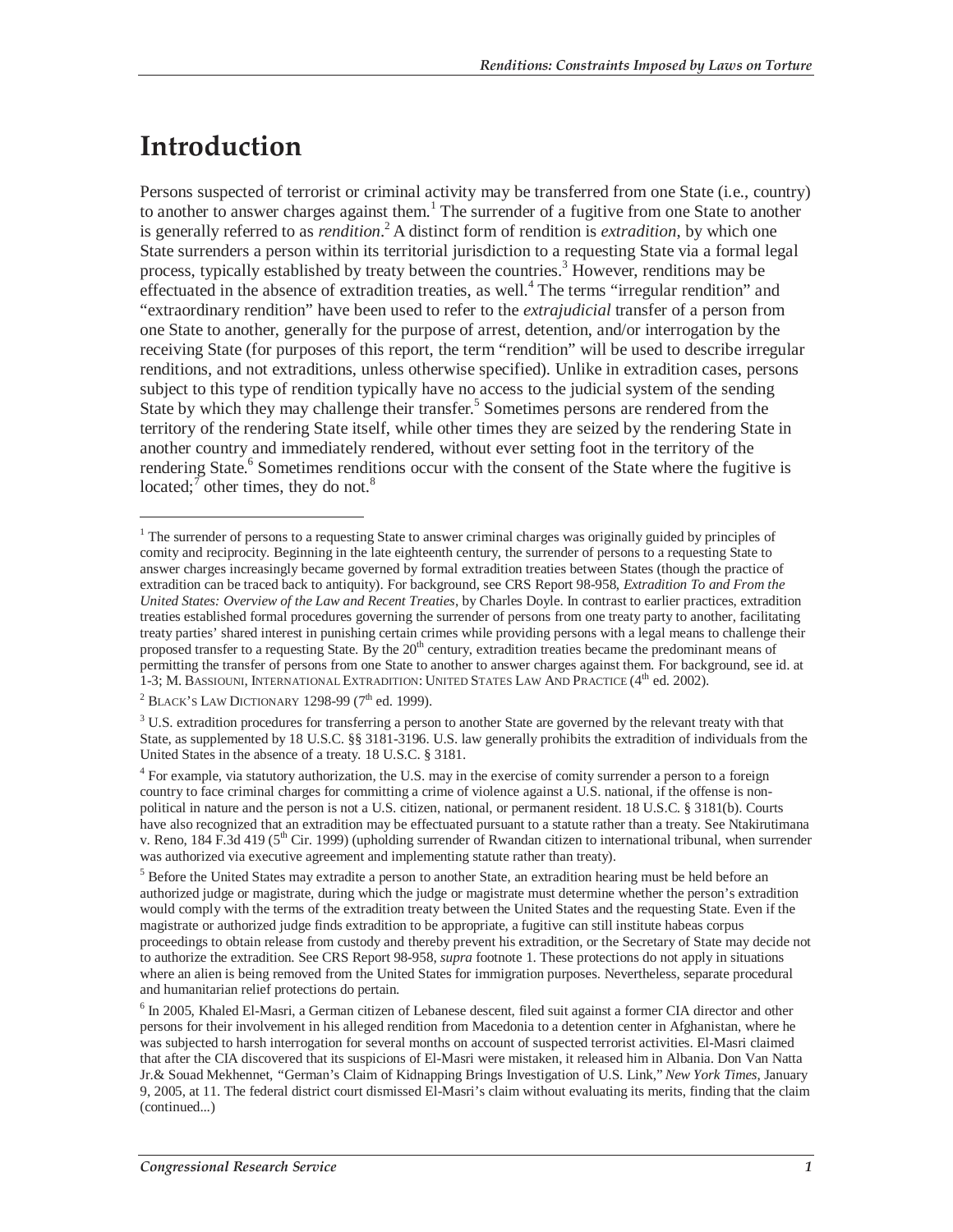Besides irregular rendition and extradition, aliens present or attempting to enter the United States may be removed to another State under U.S. immigration laws, if such aliens are either deportable or inadmissible and their removal complies with relevant statutory provisions.<sup>9</sup> Unlike in the case of rendition and extradition, the legal justification for removing an alien from the United States via deportation or denial of entry is not so that he can answer charges against him in the receiving State; rather, it is because the United States possesses the sovereign authority to determine which non-nationals may enter or remain within its borders, and the alien fails to fulfill the legal criteria allowing non-citizens to enter, remain in, or pass in transit through the United States. Although the deportation or exclusion of an alien under immigration laws may have the same practical effect as an irregular rendition (especially if the alien is subject to "expedited removal" under § 235 of the Immigration and Nationality Act, in which case judicial review of a removal order may be very limited), this practice is arguably distinct from the historical understanding of what

-

 $<sup>7</sup>$  In some instances, questions as to whether a State has consented to the rendition of a person located in its territory</sup> have been subject to controversy and investigation. In Italy, the trial of several Italian intelligence officers and 26 American intelligence operatives (being tried in absentia) for the rendition of an Islamic cleric from Italy to Egypt was suspended after the Italian government said testimony could reveal state secrets threatening Italy's national security. "CIA-Linked Kidnapping Trial on Hold," *Chicago Tribune*, December 4, 2008, at 22. The trial was subsequently permitted to proceed, but without reference to top secret information. In late 2006, a committee established by the European Parliament (the parliamentary body of the European Union) to investigate European governments' participation in renditions by the CIA found evidence indicating the involvement of European State agents or officials in a number of investigated renditions. Temporary Committee on the Alleged Use of European Countries by the CIA for the Transport and Illegal Detention of Prisoners, Eur. Parl., Working Doc. 7, November 16, 2006, available at http://www.europarl.europa.eu/comparl/tempcom/tdip/working\_docs/pe380593\_en.pdf at 2. The final report by the committee was issued in January 2007. Temporary Committee on the Alleged Use of European Countries by the CIA for the Transport and Illegal Detention of Prisoners, Eur. Parl., Final Report, January 30, 2007, available at http://www.europarl.europa.eu/comparl/tempcom/tdip/final\_report\_en.pdf. For additional background, see CRS Report RL33643, *Undisclosed U.S. Detention Sites Overseas: Background and Legal Issues*, by Jennifer K. Elsea and Julie Kim.

<sup>8</sup> In 1980, the Department of Justice's Office of Legal Counsel issued an opinion that irregular renditions absent the consent of the State where the fugitives are seized would violate customary international law because they would be an invasion of sovereignty for one country to carry out law enforcement activities in another without that country's consent. *Extraterritorial Apprehension by the Federal Bureau of Investigation*, 4B. OP. OFF. LEGAL COUNSEL 543 (1980). Additionally, Article 2(4) of the U.N. Charter prohibits Member States from violating the sovereignty of another State. In 1989, the Office of Legal Counsel constrained the 1980 opinion, though not on the grounds that such renditions are consistent with customary international law. *Authority of the Federal Bureau of Investigation to Override International Law in Extraterritorial Law Activities*, 13 OP. OFF. LEGAL COUNSEL 163 (1989) (finding that extraterritorial law enforcement activities authorized by domestic law are not barred even if they contravene unexecuted treaties or treaty provisions, such as Article 2(4) of the United Nations Charter, as well as customary international law). Further, while upholding court jurisdiction over a Mexican national brought to the United States via rendition, despite opposition from the Mexican government, the Supreme Court nevertheless noted that such renditions were potentially "a violation of general international law principles." United States v. Alvarez-Machain, 505 U.S. 655, 669 (1992). In a related case twelve years later, however, the Court held that any such principle—at least as it related to the rights of the rendered individual—did not "rest on a norm of international character accepted by the civilized world and defined with a specificity comparable to the features of the  $18<sup>th</sup>$  century paradigms." Sosa v. Alvarez-Machain, 124 S.Ct. 2739, 2761-62 (2004).

<sup>9</sup> See, e.g., 8 U.S.C. §§ 1182 (providing grounds for alien inadmissibility into the United States), 1227 (describing classes of deportable aliens), 1251 (providing guidelines for removal of deportable and inadmissible aliens).

<sup>(...</sup>continued)

could not be fairly litigated without disclosure of sensitive information protected by the state secrets privilege. El-Masri v. Tenet, 437 F.Supp.2d 530 (E.D.Va. 2006). The district court's ruling was affirmed by the Fourth Circuit Court of Appeals in 2007, and the Supreme Court subsequently denied plaintiff's petition for writ of certiorari. El-Masri v. United States, 479 F.3d 296 ( $4<sup>th</sup>$  Cir. 2007), cert. denied, 128 S.Ct. 373 (2008). In 2007, German public prosecutors issued arrest warrants for 13 CIA agents who were allegedly involved in El-Masri's rendition, but the Justice Ministry declined to request the agents' extradition from the United States. "Renditions Victim to Sue German Government," *Spiegel Online*, June 9, 2008, at http://www.spiegel.de/international/germany/0,1518,558496,00.html.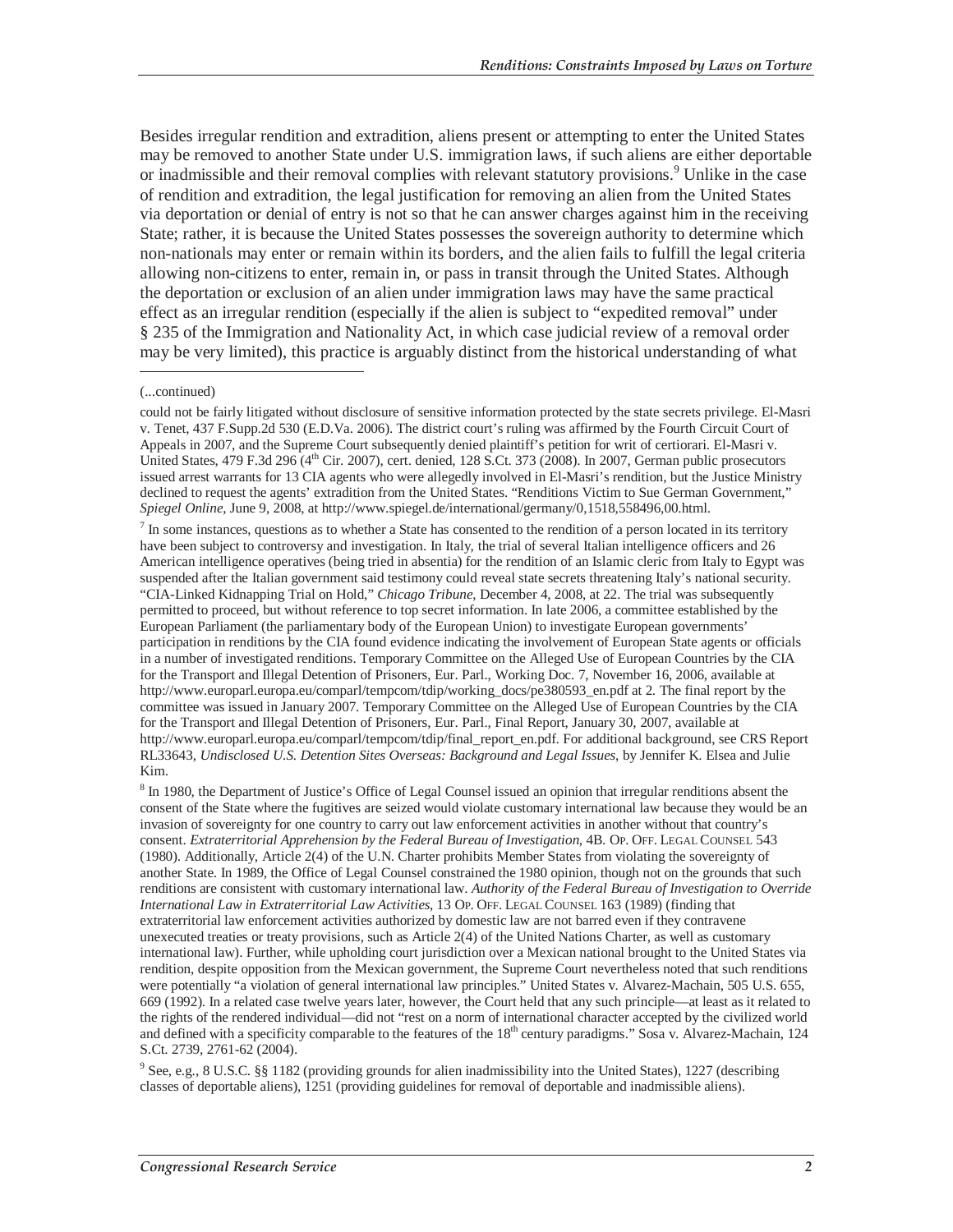constitutes a rendition.<sup>10</sup> Nonetheless, the term "extraordinary rendition" has occasionally been used by some commentators to describe the transfer of aliens suspected of terrorist activity to third countries for the purposes of detention and interrogation, even though the transfer was conducted pursuant to immigration procedures.<sup>11</sup>

Over the years, several persons have been rendered into the United States by U.S. authorities, often with the cooperation of the States where such persons were seized, to answer criminal charges, including charges related to terrorist activity.12 The Obama Administration has continued this practice.13 Besides receiving persons through rendition, the United States has also rendered persons to other countries over the years, via the Central Intelligence Agency (CIA) and various law enforcement agencies.<sup>14</sup>

There have been no widely-reported cases of persons being rendered *from the interior* of the United States, perhaps due to the constitutional and statutory limitations upon the summary transfer of persons from U.S. territory.15 There have been cases where non-U.S. citizens were allegedly "rendered" at U.S. ports of entry but had yet to legally enter/be admitted into the United States. However, these "renditions" appear to have been conducted pursuant to immigration

<sup>&</sup>lt;sup>10</sup> See BASSIOUNI, *supra* footnote 1, at 183-248 (discussing deportation and exclusion as an alternative to extradition).

<sup>&</sup>lt;sup>11</sup> Perhaps the most notable case of alleged rendition involved Maher Arar, a dual citizen of Canada and Syria. Mr. Arar filed suit in January 2004 against certain U.S. officials that he claims were responsible for rendering him to Syria, where he was allegedly tortured and interrogated for suspected terrorist activities with the acquiescence of the United States. Arar was allegedly first detained by U.S. officials while waiting in New York's John F. Kennedy International Airport for a connecting flight to Canada after previously flying from Tunisia. According to U.S. officials, Mr. Arar's removal to Syria was done pursuant to § 235(c) of the Immigration and Nationality Act, which authorizes the "expedited removal" of arriving aliens suspected of terrorist activity. U.S. Department of State, U.S. Views Concerning Syrian Release of Mr. Maher Arar, October 6, 2003, available at http://2001-2009.state.gov/r/pa/prs/ps/2003/ 24965.htm; see also 8 U.S.C. § 1225(c). On February 16, 2006, the U.S. District Court for the Eastern District of New York dismissed Arar's civil case on a number of grounds, including that certain claims raised against U.S. officials implicated national security and foreign policy considerations, and assessing the propriety of those considerations was most appropriately reserved to Congress and the executive branch. Arar v. Ashcroft, 414 F.Supp.2d 250 (E.D.N.Y. 2006). The district court's dismissal was upheld by a three-judge panel of the Court of Appeals for the Second Circuit on June 30, 2008. Arar v. Ashcroft, 532 F.3d 157 (2nd Cir. 2008). A rehearing *en banc* was granted on August 12, 2008, but a ruling has yet to be issued. The Canadian government established a commission to investigate Canada's involvement in Arar's arrest and transfer to Syria. The final report of the Arar Commission, released in September 2006, concluded that Arar had not been a security threat to Canada, but Canadian officials provided U.S. authorities with inaccurate information regarding Arar that may have led to his transfer to Syria. Arar Commission, Factual Inquiry, at http://www.ararcommission.ca/eng/26.htm. See also, Department of Homeland Security, OIG-08-18, Office of Inspector General, The Removal of a Canadian Citizen to Syria (Unclassified Summary), March 2008.

<sup>&</sup>lt;sup>12</sup> See generally State Department, Office of the Coordinator of Counterterrorism, *Patterns of Global Terrorism*, *Appendix D: Extraditions and Renditions of Terrorists to the United States*, 1993-2001 (May 21, 2002), available at http://www.state.gov/documents/organization/10306.pdf. See also State Department, Bureau for International Narcotics and Law Enforcement Affairs International Narcotics Control Strategy Report, 2005: Southeast Asia (March 2005), available at http://www.state.gov/p/inl/rls/nrcrpt/2005/vol1/html/42367.htm (mentioning Vietnam and Cambodia as countries that have permitted the rendition of persons to the United States to answer drug charges).

<sup>&</sup>lt;sup>13</sup> In August 2009, a Lebanese citizen was seized by FBI agents in Afghanistan and rendered to the United States to face charges for bribery. The rendition was committed with the consent of the Afghan government. Bob Drogin, "Lebanese Man Is Target of First Rendition under Obama," *L.A. Times*, August 22, 2009.

<sup>&</sup>lt;sup>14</sup> For a historical discussion of U.S. policy and practice regarding rendition, see William G. Weaver & Robert M. Pallitto, "The Law: 'Extraordinary Rendition' and Presidential Fiat, *36* PRESIDENTIAL STUD. Q. 102 (2006).

<sup>&</sup>lt;sup>15</sup>See,e.g., 18 U.S.C. § 3181 (generally prohibiting extradition of U.S. citizens and legal permanent residents in the absence of a treaty); Valentine v. United States ex rel. Neidecker, 299 U.S. 5 (1936) (holding that Executive may not extradite U.S. citizens unless granted legal authority to do so); Yamata v. Fischer, 189 U.S. 86, 100-101 (deportation proceedings must reflect procedural due process requirements).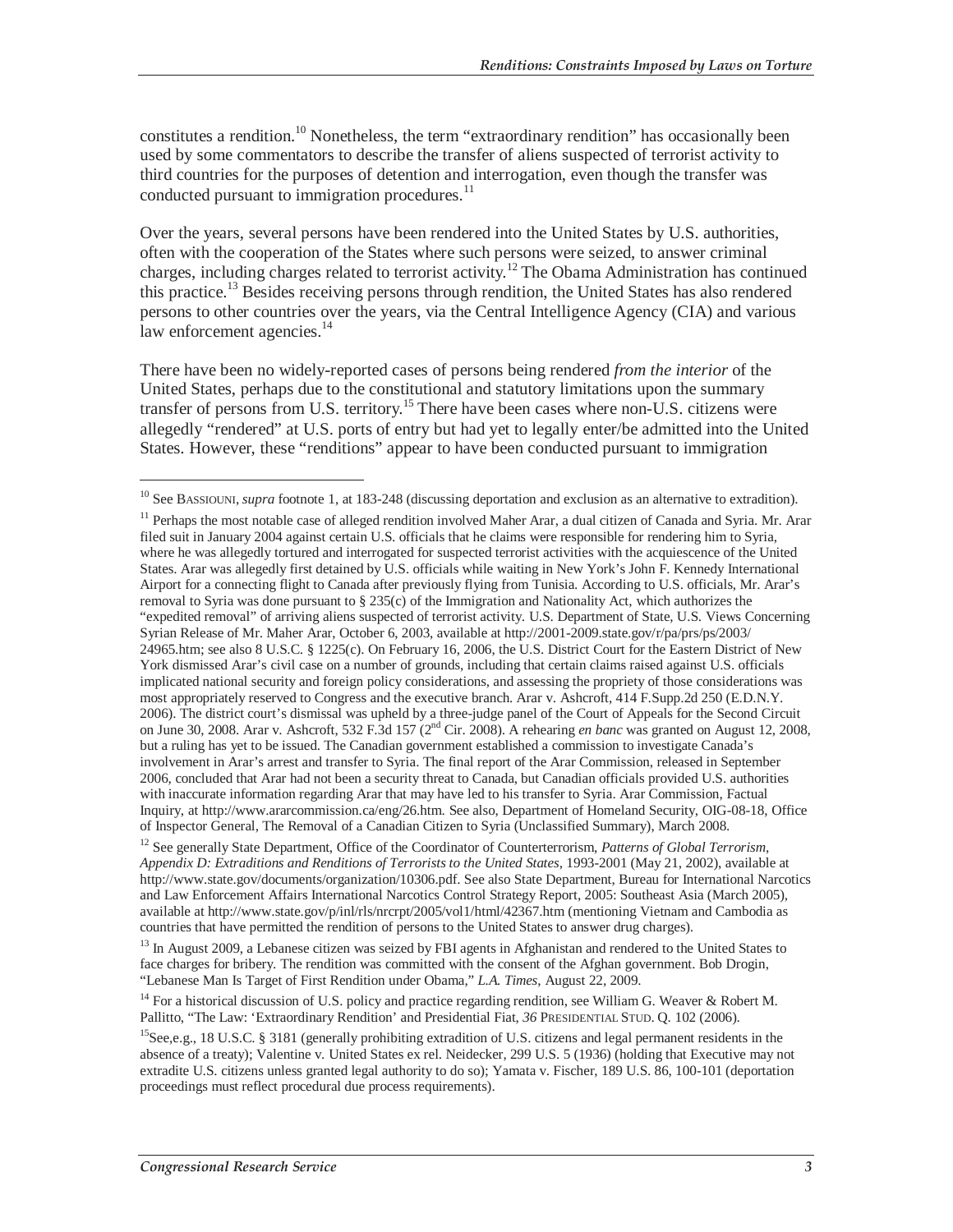removal procedures.<sup>16</sup> Noncitizens arriving at ports of entry have no recognized constitutional rights with regard to their admission into the United States,  $17$  and federal immigration law provides arriving aliens with fewer procedural protections against their removal than aliens residing in the United States.<sup>18</sup>

Instead, it appears that renditions by the U.S. to third countries have involved non-citizens seized outside U.S. territory. The Supreme Court has found that the Constitution protects U.S. citizens abroad from actions taken against them by the federal government,<sup>19</sup> and this would generally appear to limit the summary transfer of such persons to the custody of foreign governments.<sup>20</sup> In contrast, noncitizens who have not entered the United States have historically been recognized as receiving few, if any, constitutional protections<sup>21</sup> (though noncitizens in foreign territory under the *de facto* control of the United States, such as Guantanamo Bay, Cuba, may be owed greater protections than other noncitizens abroad). $^{22}$ 

Reportedly, the rendition of terrorist suspects to other countries was authorized by President Ronald Reagan in 1986 and has been part of U.S. counterterrorism efforts at least since the late 1990s.23 In testimony before the House Foreign Affairs Committee in April 2007, former CIA

<sup>16</sup> See *supra* footnote 11.

<sup>&</sup>lt;sup>17</sup> See, e.g., United States ex rel. Knauff v. Shaughnessy,  $338$  U.S.  $537$ ,  $542$ ,  $(1950)$  ("At the outset we wish to point out that an alien who seeks admission to this country may not do so under any claim of right."); Nishimura Ekiu v. United States, 142 U.S. 651, 659-660 (1892) ("It is an accepted maxim of international law that every sovereign nation has the power, as inherent in sovereignty, and essential to self-preservation, to forbid the entrance of foreigners within its dominions, or to admit them only in such cases and upon such conditions as it may see fit to prescribe.").

<sup>&</sup>lt;sup>18</sup> Arriving aliens who are deemed inadmissible may be subject to "expedited removal," a more streamlined removal process than that applicable to aliens who have been admitted into the United States. 8 U.S.C. § 1225.

<sup>&</sup>lt;sup>19</sup> See, e.g., Reid v. Covert, 354 U.S. 1, 6 (1957) ("When the Government reaches out to punish a citizen who is abroad, the shield which the Bill of Rights and other parts of the Constitution provide to protect his life and liberty should not be stripped away just because he happens to be in another land.").

<sup>&</sup>lt;sup>20</sup> See *Valentine*, 299 U.S. at 9 (1936) (stating that there is "no executive prerogative to dispose of the liberty of the individual ... There is no executive discretion to surrender him to a foreign government, unless that discretion is granted by law."). In limited circumstances, the involuntary transfer of a U.S. citizen to a foreign government may occur in the absence of an authorizing statute or treaty, in cases "involving the transfer to a sovereign's authority of an individual captured and already detained [by the U.S.] in that sovereign's territory." *Munaf v. Geren*, 553 U.S. \_\_, 128 S.Ct. 2207, 2227 (2008), In *Munaf*, the Supreme Court found that while the federal *habeas corpus* statute gives U.S. courts jurisdiction over petitions filed on behalf of U.S. citizens held by U.S. authorities in foreign territory, courts may not exercise *habeas* jurisdiction to enjoin the surrender of such persons to the foreign territory's sovereign for criminal prosecution.

<sup>&</sup>lt;sup>21</sup> See, e.g., Verdugo-Urquidez v. United States, 494 U.S. 259, 270-71 (1990) ("aliens receive constitutional protections when they have come within the territory of the United States and developed substantial connections with the country").

<sup>&</sup>lt;sup>22</sup> In the 2008 case of *Boumediene v. Bush*, 553 U.S. <sub>\_\_</sub>, 128 S.Ct. 2229, the Supreme Court held that the constitutional writ of *habeas corpus* extended to non-citizen detainees held at Guantanamo, in significant part because Guantanamo, while not technically part of the United States, was nonetheless subject to its complete control. The Court's opinion did not address the extent to which other constitutional protections extended to Guantanamo detainees, and it suggested that noncitizens held by the United States in foreign territories where U.S. control was less absolute than Guantanamo would be afforded lesser protections. See *id.* at 2262 (noting that the Court had never before found that the noncitizens detained in another country's territory have any rights under the U.S. Constitution, but concluding that the case before it "lack[ed] any precise historical parallel"). Notably, the Court did not overrule its decision in *Johnson v. Eisentrager*, 339 U.S. 763 (1950), where it held that the constitutional writ of *habeas* did not extend to enemy aliens held in postwar Germany. Instead, the Court distinguished the two cases, and noted that unlike the petitioners in *Eisentrager*, the Guantanamo detainees denied they were enemy combatants and the government's control over post-WWII German territory was not nearly as complete as its control over Guantanamo. *Boumediene*, 128 S. Ct. at 2259-2260.

<sup>23</sup> See Dana Priest, "CIA's Assurances On Transferred Suspects Doubted," *Washington Post*, March 17, 2005, p. A1.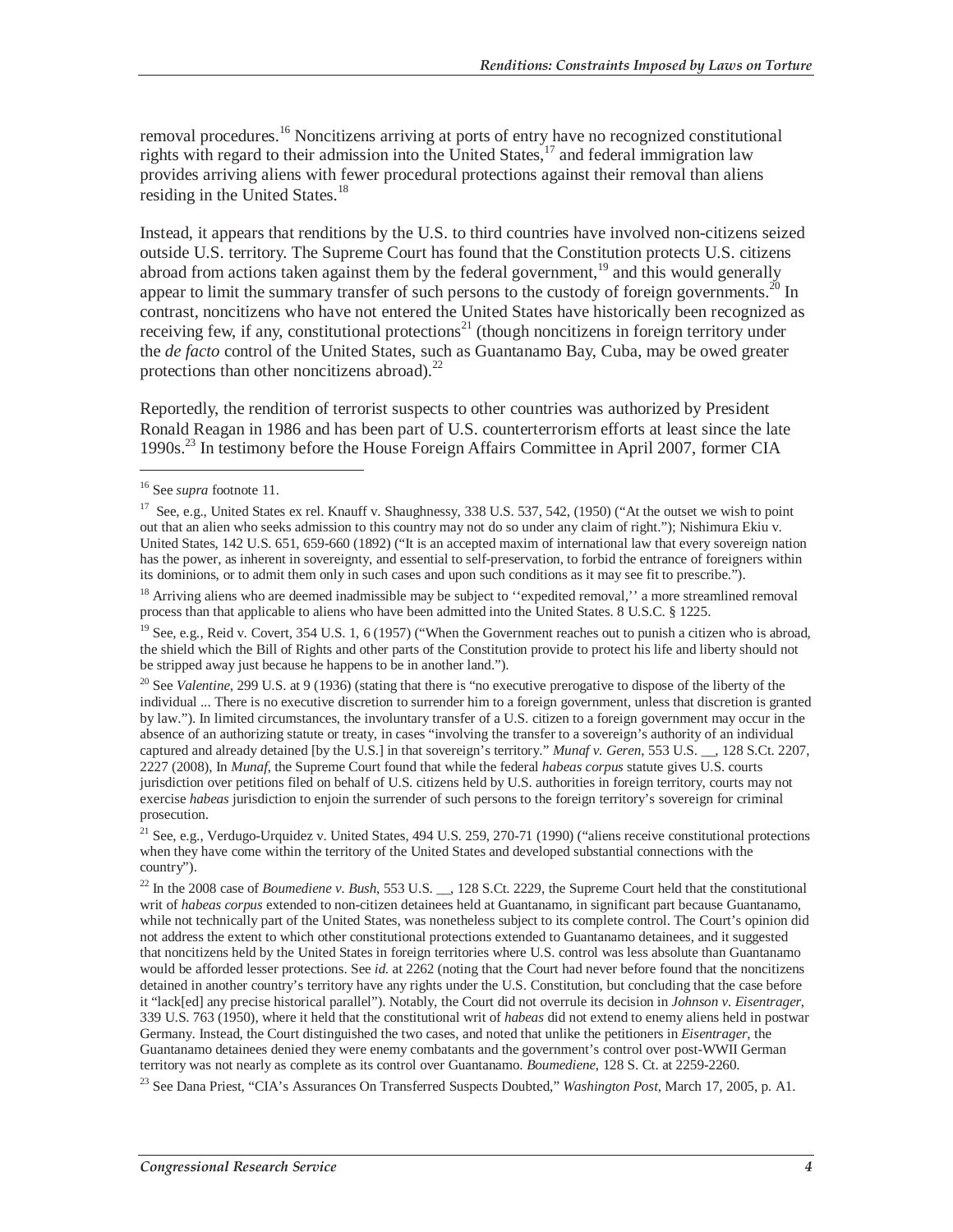official Michael F. Scheuer claimed authorship of the CIA's rendition program and stated that it originally began in mid-1995. The initial goals of the rendition program, according to Scheuer, were to ensure the detention of Al Qaeda members posing a threat to U.S. security and to seize any documents in their possession.<sup>24</sup> However,

[a]fter 9/11, and under President Bush, rendered al-Qaeda operatives have most often been kept in U.S. custody. The goals of the program remained the same, although ... Mr. Bush's national security team wanted to use U.S. officers to interrogate captured al-Qaeda fighters.<sup>25</sup>

In a 2002 written statement to the Joint Committee Inquiry into Terrorist Attacks Against the United States, then-CIA Director George Tenet reported that even prior to the 9/11 terrorist attacks, the "CIA (in many cases with the FBI) had rendered 70 terrorists to justice around the world."26 The *New York Times* has reported that following the 9/11 attacks, President Bush issued a still-classified directive that broadened the CIA's authority to render terrorist suspects to other States.<sup>27</sup> Although there are some reported estimates that the United States has rendered more than 100 individuals following  $9/11<sup>28</sup>$  the actual number is not a matter of the public record.

Controversy has arisen over the United States allegedly rendering suspected terrorists to States known to practice torture for the purpose of arrest, detention, and/or harsh interrogation.<sup>29</sup> Critics charge that the United States has rendered persons to such States so that they will be subjected to harsh interrogation techniques prohibited in the United States, including torture. The Bush Administration did not dispute charges that U.S. authorities rendered persons to foreign States believed to practice torture, but denied rendering persons for the purpose of torture.<sup>30</sup> Answering a question regarding renditions in a March 16, 2005 press conference, President Bush stated that prior to transferring persons to other States, the United States received "promise[s] that they won't be tortured ... This country does not believe in torture."<sup>31</sup> In testimony before the Senate Armed Services Committee in 2005, acting CIA Director Porter Goss stated that in his belief, "we have more safeguards and more oversight in place [over renditions] than we did before"  $9/11$ .<sup>32</sup> Secretary of State Condoleezza Rice stated that "the United States has not transported anyone,

<sup>&</sup>lt;sup>24</sup> Statement of Michael F. Scheuer, Former Chief, Bin Laden Unit, Central Intelligence Agency, House For. Affairs Comm. (April 17, 2007), Hearing, *Extraordinary Rendition in U.S. Counterterrorism Policy: The Impact on Transatlantic Relations*, available at http://foreignaffairs.house.gov/110/sch041707.htm. 25 *Id.*

<sup>&</sup>lt;sup>26</sup> Statement of Director of Central Intelligence George Tenet, Joint Committee Inquiry into Terrorist Attacks Against the United States (October 17, 2002), available online at. https://www.cia.gov/news-information/speeches-testimony/ 2002/dci\_testimony\_10172002.html.

<sup>27</sup> Douglas Jehl and David Johnston, "Rule Change Lets CIA Freely Send Suspects Abroad to Jails," *N.Y. Times*, March 6, 2005.

<sup>28</sup> See Priest, *supra* footnote 23.

<sup>29</sup> See generally Jane Mayer, "Outsourcing Torture," *New Yorker*, February 14, 2005, p. 106.

<sup>30</sup> See, e.g., R. Jeffrey Smith, "Gonzales Defends Transfer of Detainees," *Washington Post*, March 8, 2005, p. A3 (quoting Attorney General Gonzales as stating that it is not U.S. policy to send persons "to countries where we believe or we know that they're going to be tortured").

<sup>&</sup>lt;sup>31</sup> White House, Office of the Press Secretary, President's Press Conference, March 16, 2005, available at http://georgewbush-whitehouse.archives.gov/news/releases/2005/03/20050316-3.html. This position was reiterated by President Bush in another press conference the following month. White House, Office of the Press Secretary, President's Press Conference, April 28, 2005, available at http://georgewbush-whitehouse.archives.gov/news/releases/ 2005/04/20050428-9.html (remarking that the United States "operate[s] within the law and we send people to countries where they say they're not going to torture the people").

<sup>32 &</sup>quot;McCain, Dems Press Goss On Torture Allegations," *Congressional Daily*, March 18, 2005.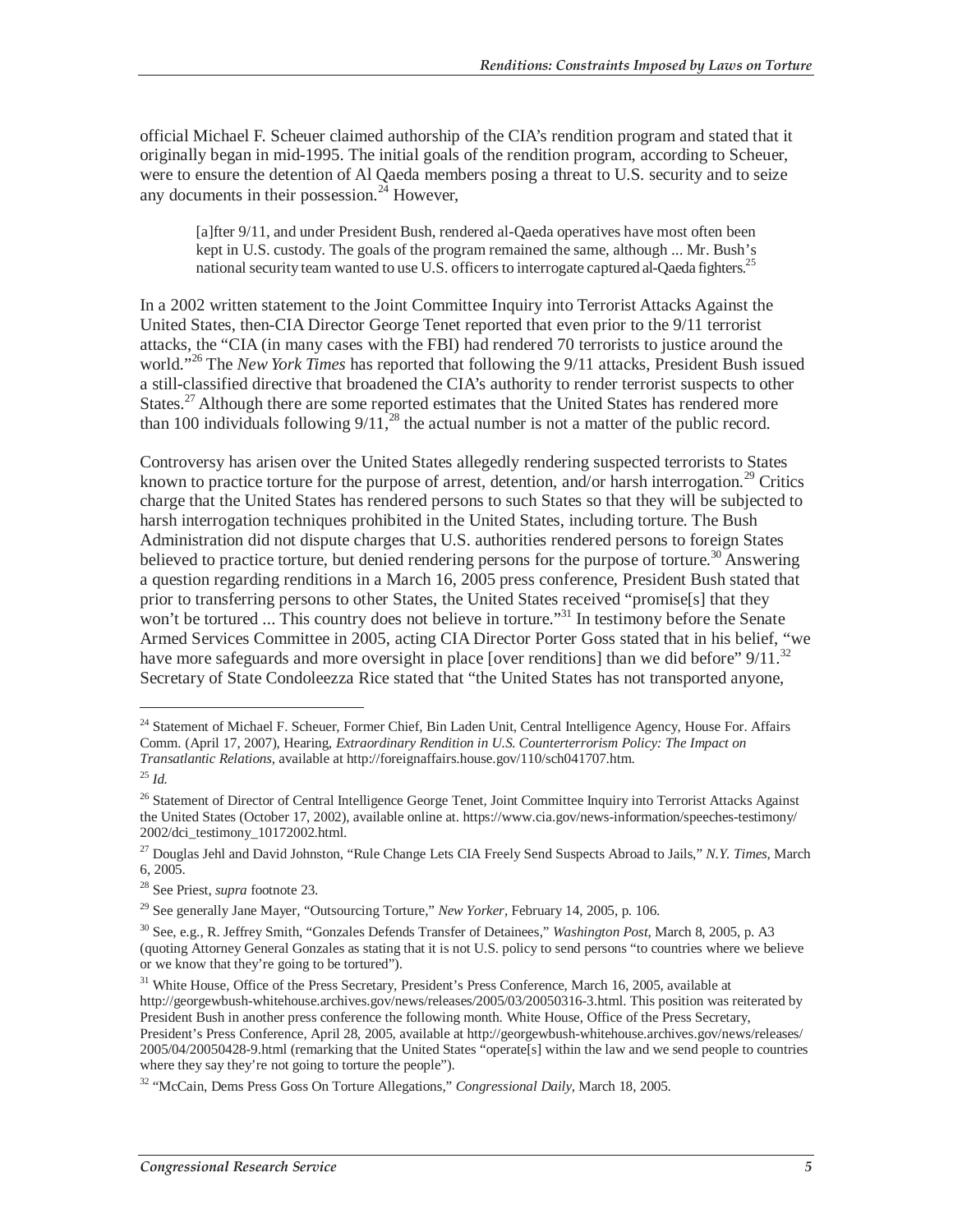and will not transport anyone, to a country when we believe he will be tortured. Where appropriate, the United States seeks assurances that transferred persons will not be tortured."33

In January 2009, President Obama issued an Executive Order creating a special task force to review U.S. transfer policies, including the practice of rendition, to ensure compliance with applicable legal requirements. In August, the task force issued recommendations to ensure that U.S. transfer practices comply with applicable standards and do not result in the transfer of persons to face torture. These recommendations include strengthening procedures used to obtain assurances from a country that a person will not face torture if transferred there, including through the establishment of mechanisms to monitor the treatment of transferred persons.

Little publicly available information from government sources exists regarding the nature and frequency of U.S. renditions to countries believed to practice torture, or the nature of any assurances obtained from them before rendering persons to them. To what extent U.S. agencies have legal authority to engage in renditions remains unclear. The only provision within the United States Code appearing to expressly permit an agency's participation in a rendition is 10 U.S.C. § 374(b)(1)(D), as amended in 1998, which permits the Department of Defense (DOD), upon request from the head of a federal law enforcement agency, to make DOD personnel available to operate equipment with respect to "a rendition of a suspected terrorist from a foreign country to the United States to stand trial."34 On the other hand, given that the United States has participated in renditions, there would appear to be legal limits on the practice, especially with regard to torture. This report describes the most relevant legal guidelines limiting the transfer of persons to foreign States where they may face torture, as well as recent legislation seeking to limit the rendition of persons to countries believed to practice torture.

## **Limitations Imposed on Renditions by the Convention Against Torture and Implementing Legislation**

The U.N. Convention against Torture and Other Cruel, Inhuman, or Degrading Treatment or Punishment  $(CAT)^{35}$  and U.S. domestic implementing legislation impose the primary legal restrictions on the transfer of persons to countries where they would face torture. CAT requires signatory parties to take measures to end torture within territories under their jurisdiction, and it prohibits the transfer of persons to countries where there is a substantial likelihood that they will be tortured.<sup>36</sup> Torture is a distinct form of persecution, and is defined for purposes of CAT as

 $36$  Id., art. 2(1).

<sup>&</sup>lt;sup>33</sup> Remarks of Secretary of State Condoleezza Rice Upon Her Departure for Europe, December 5, 2005, online at http://2001-2009.state.gov/secretary/rm/2005/57602.htm [hereinafter "Rice Statement"].

<sup>&</sup>lt;sup>34</sup> 10 U.S.C. § 374(b)(1)(D), added by Omnibus Consolidated and Emergency Supplemental Appropriations Act, 1999, P.L. 105-277, Div. B, Title II, § 201(2) (1998). Though U.S. law expressly permits the surrender of certain fugitives to face criminal charges in the requesting State in the absence of an extradition treaty , such persons (at least if found in the United States) are provided with certain procedural protections under statute and the Constitution. *See* 18 U.S.C. §§ 3181-3196; In re Kaine, 55 U.S. 103, 113 (1852) ("an extradition without an unbiased hearing before an independent judiciary [is] highly dangerous to liberty, and ought never to be allowed in this country").

<sup>&</sup>lt;sup>35</sup> Convention Against Torture and Other Cruel, Inhuman or Degrading Treatment or Punishment (CAT), G.A. Res. 39/46, Annex, 39 U.N. GAOR Supp. No. 51, U.N. Doc. A/39/51 (1984).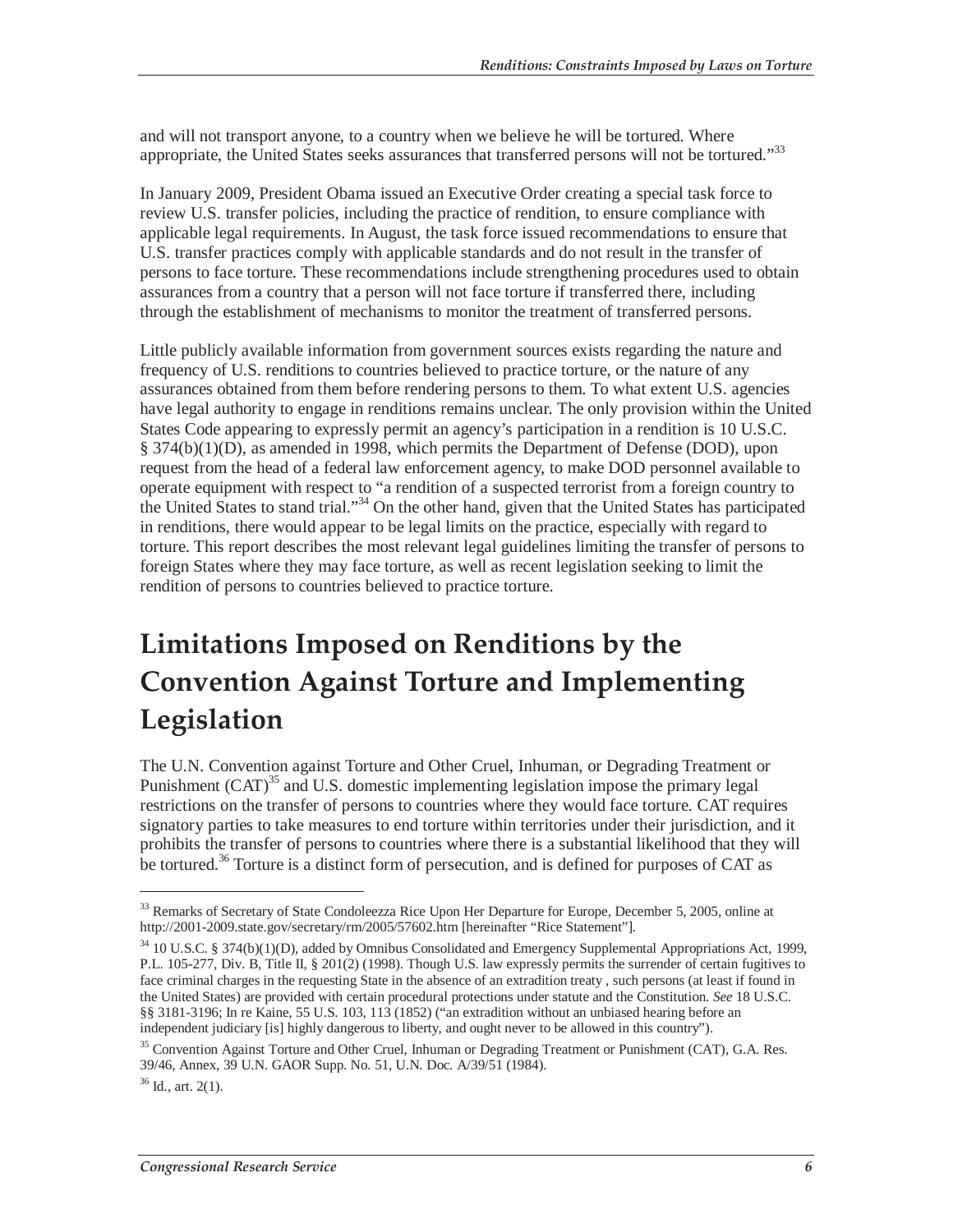*severe* pain or suffering ... intentionally inflicted on a person" under the color of law.<sup>37</sup> Accordingly, many forms of persecution—including certain harsh interrogation techniques that would be considered cruel and unusual under the U.S. Constitution—do not necessarily constitute torture, which is an extreme and particular form of mistreatment.<sup>38</sup>

CAT also obligates parties to take measures to prevent "other acts of cruel, inhuman or degrading treatment or punishment which do not amount to torture," but this obligation only extends to acts occurring in territory under a State Party's jurisdiction.<sup>39</sup> CAT also established the Committee against Torture, a monitoring body which has declaratory but non-binding authority concerning interpretation of the Convention.<sup>40</sup> State parties are required to submit periodic reports to the Committee concerning their compliance with CAT.<sup>41</sup>

The United States ratified CAT in 1994, subject to certain declarations, reservations, and understandings, including that the Convention was not self-executing and therefore required domestic implementing legislation to take effect. $42$ 

The express language of CAT Article 2 allows for no circumstances or emergencies where torture could be permitted by Convention parties. $43$  On the other hand, a number of CAT provisions limiting the acts of Convention parties does not use language coextensive as that contained in CAT Article 2. The following paragraphs describe the relevant provisions of CAT and implementing statutes and regulations that restrict the rendition of persons to countries when there is a substantial likelihood that such persons will be tortured. As will be discussed below, while CAT imposes an absolute prohibition on the use of torture by Convention parties, the plain

<u>.</u>

 $41$  Id., art. 19(1).

 $42$  It could be argued that despite its declaration that CAT was not self-executing and required implementing legislation to take effect, such legislation was actually unnecessary in the case of certain CAT provisions, including those related to the removal of persons to countries where they would likely face torture. However, U.S. courts hearing cases concerning the removal of aliens have regularly interpreted CAT provisions prohibiting alien removal to countries where an alien would likely face torture to be non-self executing and judicially unenforceable, except to the extent permitted under domestic implementing legislation. See, e.g., Pierre v. Gonzales, 502 F.3d 109 (2<sup>nd</sup> Cir. 2007) (finding that alien had no directly enforceable right to relief from removal under CAT, and such a claim must instead arise under U.S. law implementing the treaty); Castellano-Chacon v. INS, 341 F.3d 533 (6<sup>th</sup> Cir. 2003) (applicant for withholding of removal could not invoke CAT directly, but could rely upon implementing regulations); Akhtar v. Reno, 123 F.Supp.2d 191 (S.D.N.Y. 2000) (rejecting challenge made by criminal alien to removal pursuant to CAT, and stating that "[g]iven the apparent intent of the United States that the Convention not be self-executing, this Court joins the numerous other courts that have concluded that the Convention is not self-executing").

 $43$  CAT Article 2(2) declares that "[n]o exceptional circumstances whatsoever, whether a state of war or a threat of war, internal political instability or any other public emergency, may be invoked as a justification of torture." According to the State Department's analysis of CAT, which was included in President Reagan's transmittal of the Convention to the Senate for its advice and consent, this explicit prohibition of all torture, regardless of the circumstances, was viewed by the drafters of CAT as "necessary if the Convention is to have significant effect, as public emergencies are commonly invoked as a source of extraordinary powers or as a justification for limiting fundamental rights and freedoms." President's Message to Congress Transmitting the Convention Against Torture and Other Cruel, Inhuman, or Degrading Treatment or Punishment, Summary and Analysis of the Convention Against Torture and Other Cruel, Inhuman, or Degrading Treatment or Punishment, May 23, 1988, S. Treaty Doc. No. 100-20 at 5, reprinted in 13857 U.S. Cong. Serial Set. [hereinafter "State Dept. Summary"].

 $37$  Id., art. 1 (emphasis added).

<sup>38</sup> For further background on the applicability of CAT to interrogation techniques, see CRS Report RL32438, *U.N. Convention Against Torture (CAT): Overview and Application to Interrogation Techniques*, by Michael John Garcia.

 $39$  CAT art. 16(1).

<sup>40</sup> See id., arts. 17-24.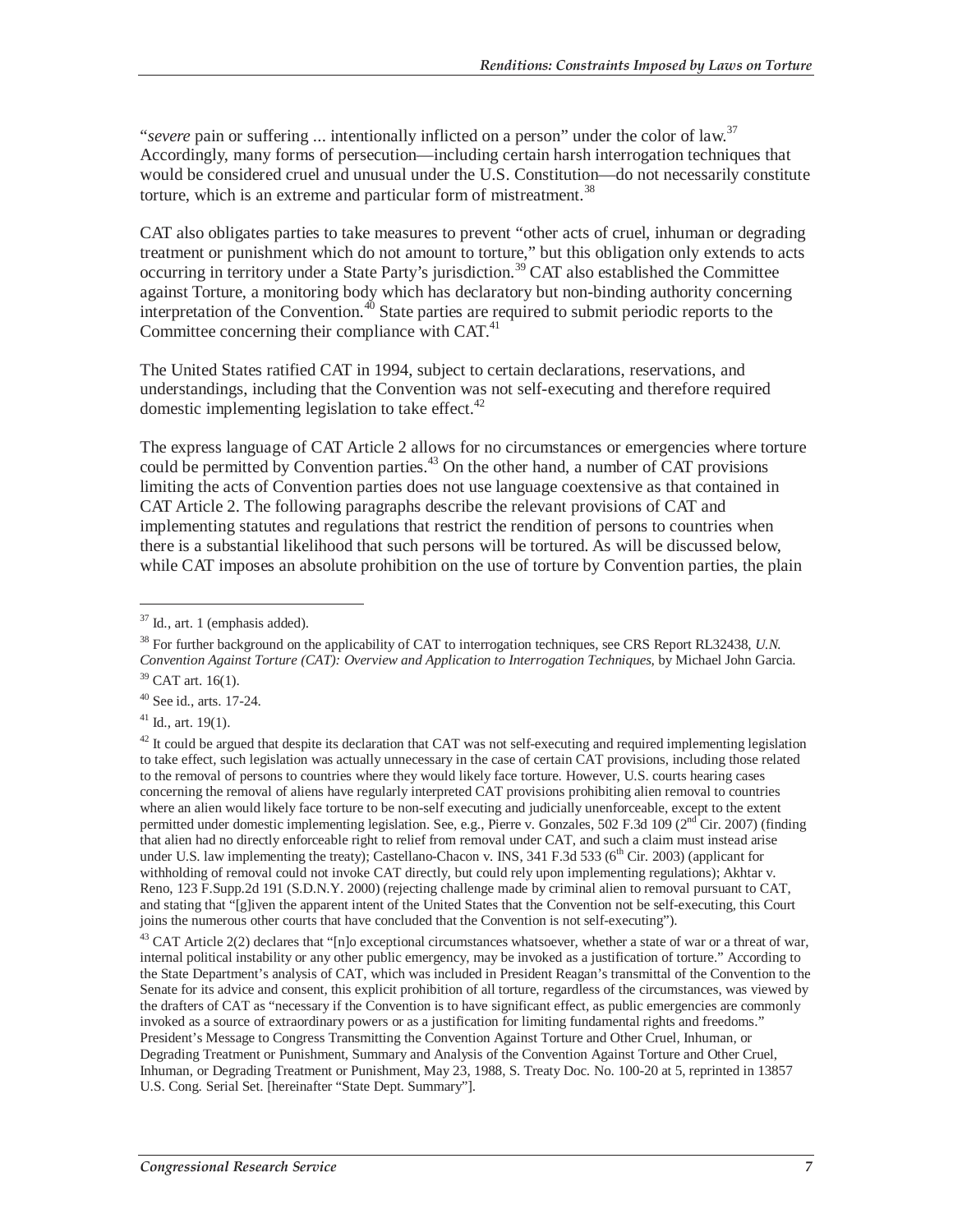language of certain CAT provisions may nevertheless permit parties in limited circumstances to transfer persons to countries where they would likely face torture, though such an interpretation arguably conflicts with the intent of the treaty.

### **CAT Limitation on the Transfer of Persons to Foreign States for the Purpose of Torture44**

CAT Article 3 provides that no State Party "shall expel, return ('refouler') or extradite a person to another State where there are substantial grounds for believing that he would be in danger of being subjected to torture." The U.S. ratification of CAT was contingent on its understanding that this requirement refers to situations where it would be "more likely than not" that a person would be tortured if removed to a particular country, a standard commonly used by U.S. courts when determining whether to withhold an alien's removal for fear of persecution.<sup>45</sup>

It is important to note that CAT does not prohibit a State from transferring a person to another State where he or she would likely be subjected to harsh treatment that, while it would be considered cruel and unusual under the standards of the U.S. Constitution, would nevertheless not be severe enough to constitute "torture."<sup>46</sup>

#### **Domestic Implementation of CAT Article 3**

The Foreign Affairs Reform and Restructuring Act of 1998 (FARRA) implemented U.S. obligations under CAT Article 3.<sup>47</sup> Section 2242 of the act announced the U.S. policy "not to expel, extradite, or otherwise effect the involuntary return of any person to a country in which there are substantial grounds for believing the person would be in danger of being subjected to torture, *regardless of whether the person is physically present in the United States*."48 The act further required all relevant federal agencies to adopt appropriate regulations to implement this policy.<sup>49</sup>

<sup>44</sup> For additional information, see CRS Report RL32276, *The U.N. Convention Against Torture: Overview of U.S. Implementation Policy Concerning the Removal of Aliens*, by Michael John Garcia.

<sup>45</sup> Sen. Exec. Rpt. 101-30, Resolution of Advice and Consent to Ratification, (1990) at II.(2). See generally INS v. Stevic, 467 U.S. 407, 429-30 (1984). This standard is in contrast to the lower standard for determining whether an alien is eligible for consideration for asylum based on a "well-founded fear of persecution" if transferred to a particular country. To demonstrate a "well-founded" fear, an alien only needs to prove that the fear is reasonable, not that it is based on a clear probability of persecution. See INS v. Cardoza-Fonseca, 480 U.S. 421 (1987).

<sup>&</sup>lt;sup>46</sup> According to the State Department's analysis of CAT, the Convention's definition of torture was intended to be interpreted in a "relatively limited fashion, corresponding to the common understanding of torture as an extreme practice which is universally condemned." State Dept. Summary, *supra* footnote 43, p. 3. For example, the State Department suggested that rough treatment falling into the category of police brutality, "while deplorable, does not amount to 'torture'" for purposes of the Convention, which is "usually reserved for extreme, deliberate, and unusually cruel practices ... [such as] sustained systematic beating, application of electric currents to sensitive parts of the body, and tying up or hanging in positions that cause extreme pain." Id., p. 4 (presumably, police brutality of extreme severity could rise to the level of "torture"). This understanding of torture as a particularly severe form of cruel treatment is made explicit by CAT Article 16, which obligates Convention parties to "prevent in any territory under [their] jurisdiction other acts of cruel, inhuman, or degrading treatment or punishment which do not amount to acts of torture," thereby indicating that not all forms of inhumane treatment constitute torture.

<sup>47</sup> P.L. 105-277 at § 2242(a)-(b).

 $48$  Id., at § 2242(a) (emphasis added).

 $49$  Id., at § 2242(b).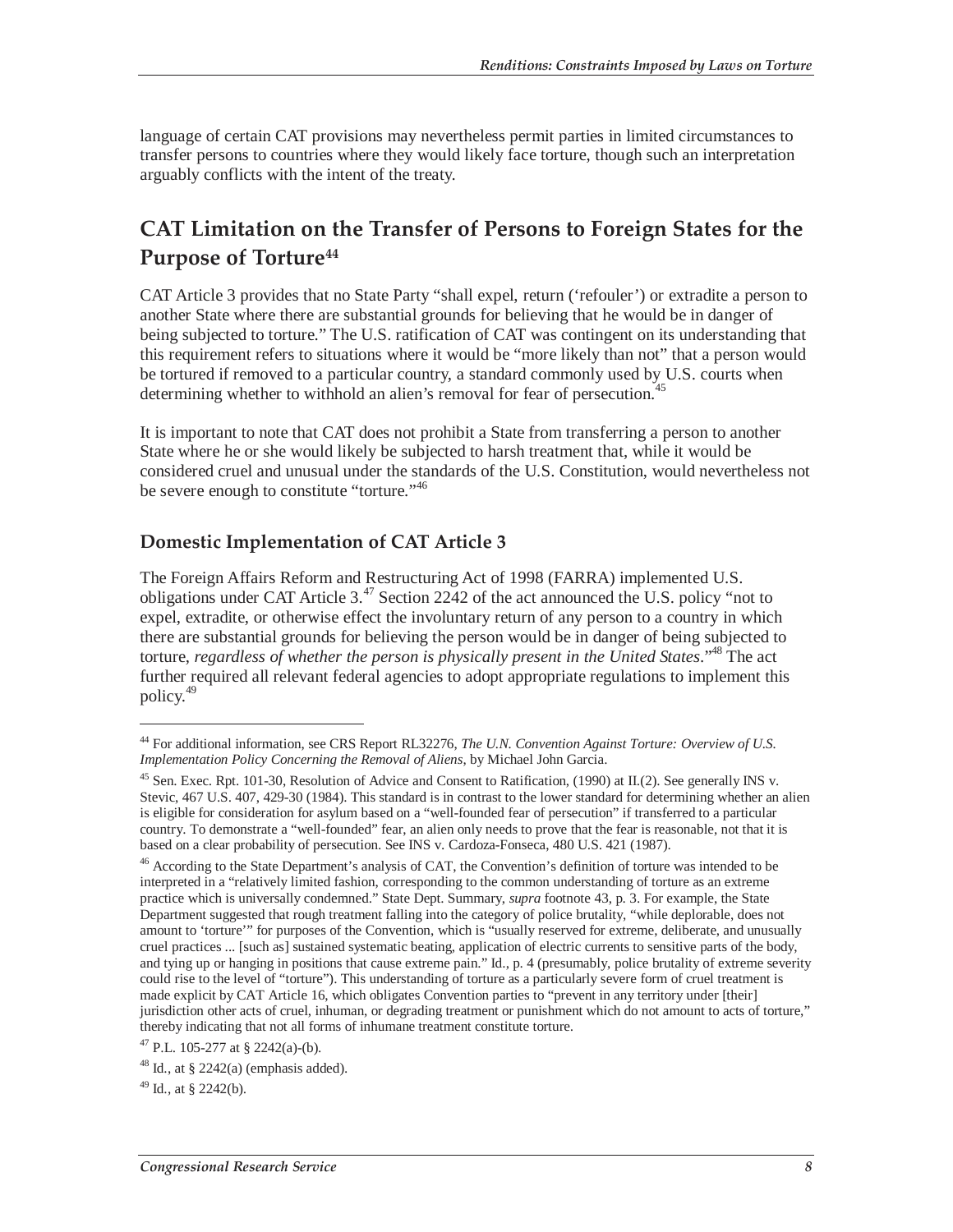In doing so, however, Congress opened the door for administrative action limiting CAT protection by requiring that, "to the maximum extent consistent" with Convention obligations, regulations adopted to implement CAT Article 3 exclude from their protection those aliens described in  $\S$  241(b)(3)(B) of the Immigration and Nationality Act (INA).<sup>50</sup> INA  $\S$  241(b)(3)(B) acts as an exception to the general U.S. prohibition on the removal of aliens to countries where they would face *persecution* (which may or may not include actions constituting torture). An alien may be removed despite the prospect of likely persecution if the alien:

- assisted in Nazi persecution or engaged in genocide;
- ordered, incited, assisted, or otherwise participated in the persecution of an individual because of the individual's race, religion, nationality, membership in a particular social group, or political opinion;
- having been convicted of a particularly serious crime, is a danger to the community of the United States;
- is strongly suspected to have committed a serious nonpolitical crime outside the United States prior to arrival; $51$  or
- is believed, on the basis of reasonable grounds, to be a danger to the security of the United States.

Thus far, however, U.S. regulations concerning the *removal* of aliens and *extradition* of fugitives have prohibited the removal of *all* persons to States where they would more likely than not be tortured,<sup>52</sup> regardless of whether they are described in INA § 241(b)(3)(B). CIA regulations concerning renditions (i.e., renditions where a person is seized outside the United States and transferred to a third country) are not publicly available. Nevertheless, such regulations would presumably need to comply with the requirements of FARRA.

#### **The Role of Diplomatic Assurances in Transfer Decisions**

U.S. regulations implementing CAT Article 3 permit the consideration of diplomatic assurances in removal/extradition decisions.53 Pursuant to removal and extradition regulations, a person subject to removal or extradition may be transferred to a specified country that provides diplomatic assurances to the Secretary of State that the person will not be tortured if removed there. Such assurances must be deemed "sufficiently reliable" before a person can be transferred to a country where he or she would otherwise more likely than not be tortured.<sup>54</sup> Although the DoD has not promulgated regulations implementing CAT Article 3, diplomatic assurances are also used by

<sup>50</sup> P.L. 105-277 at § 2242(c).

<sup>&</sup>lt;sup>51</sup> The distinction between political and nonpolitical crimes is occasionally unclear. For more background, see CRS Report 98-958, *Extradition To and From the United States: Overview of the Law and Recent Treaties*, by Charles Doyle, *supra* footnote 1.

<sup>52</sup> See 8 C.F.R. §§ 208.16-18, 1208.16-18 (relating to the removal of aliens); 22 C.F.R. §95.2 (relating to extradition of persons).

<sup>53 8</sup> C.F.R. § 208.18; 22 C.F.R. § 95.3(b) (describing authority of Secretary of State to surrender fugitive "subject to conditions").

 $54$  8 C.F.R. § 208.18(c).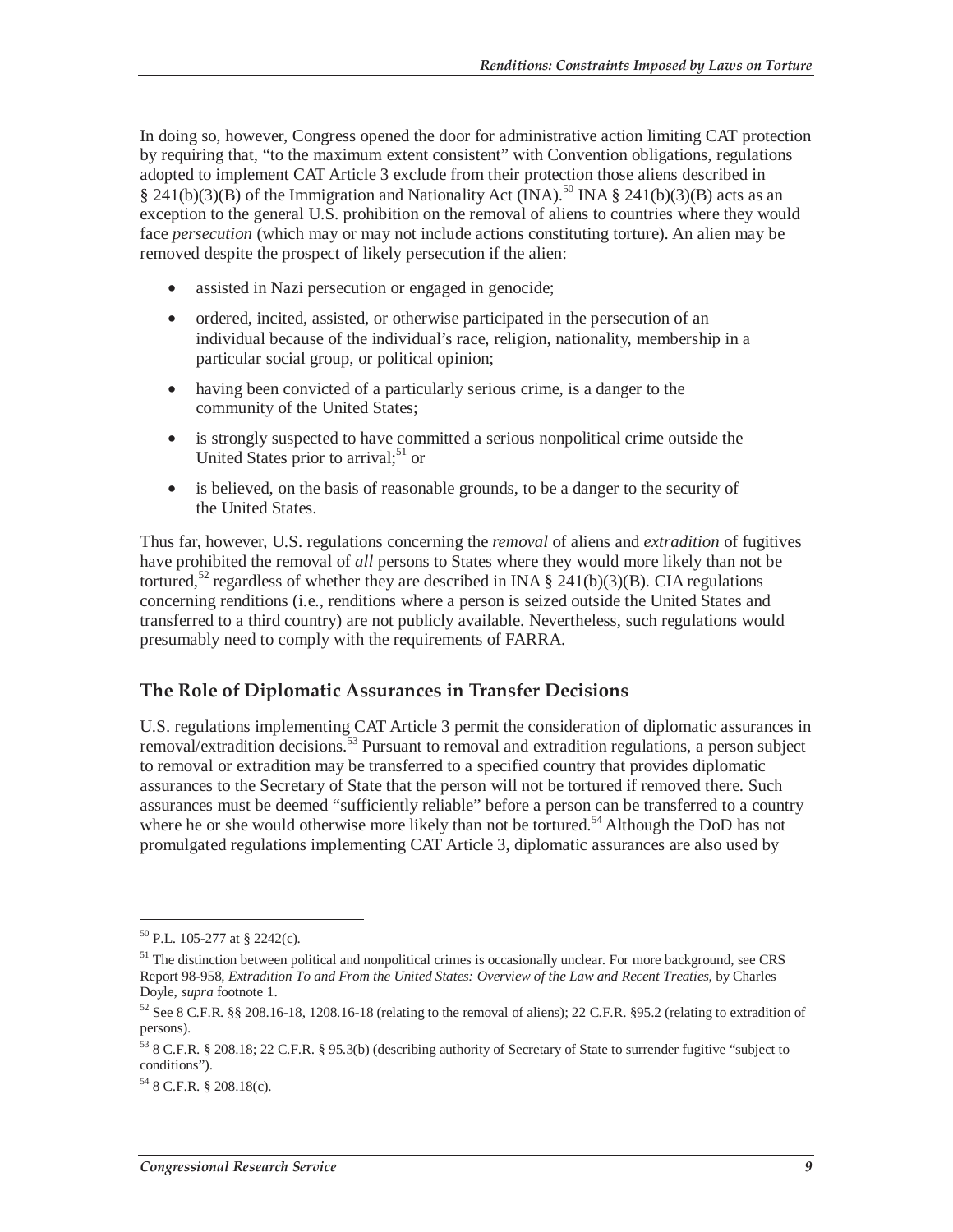military authorities when determining whether to transfer a person from U.S. military detention at Guantanamo Bay, Cuba.<sup>55</sup>

Assurances have also reportedly been used in rendition decisions made by the CIA . The *Washington Post* reported in 2005 that the CIA Office of General Counsel required the CIA station chief in a given country to obtain verbal assurances from that country's security service that a person will not be tortured if rendered there.<sup>56</sup> Such assurances would then reportedly be cabled to CIA headquarters before the rendition may occur.<sup>57</sup> In August 2009, a special task force created by the Obama Administration to review U.S. interrogation and transfer policies recommended that the State Department be involved in the evaluation of assurances in all cases.

CAT Article 3 itself (as opposed to U.S. regulations implementing CAT) provides little guidance as to the application of diplomatic assurances to decisions to transfer a person to another country. Although CAT Article 3 obligates signatory parties to take into account the proposed receiving State's human rights record, it also provides that the proposed sending State should take into account "all relevant considerations" when assessing whether to remove an individual to a particular State.<sup>58</sup> A State's assurances that it will not torture an individual would appear to be a "relevant consideration" in determining whether or not it would be appropriate to render him there, at least so long as the assurances are accompanied by a mechanism for enforcement.<sup>59</sup> Article 3 does not provide guidelines for how these considerations should be weighed in determining whether substantial grounds exist to believe a person would be tortured in the proposed receiving State.<sup>60</sup> In its second periodic report to the Committee against Torture, the United States claimed that it:

obtains assurances, as appropriate, from the foreign government to which a detainee is transferred that it will not torture the individual being transferred. If assurances [are] not considered sufficient when balanced against treatment concerns, the United States would not transfer the person to the control of that government unless the concerns are satisfactorily resolved.<sup>61</sup>

<sup>55</sup> For additional discussion, see CRS Report R40139, *Closing the Guantanamo Detention Center: Legal Issues*, by Michael John Garcia et al.

<sup>56</sup> Priest, *supra* footnote 23.

<sup>57</sup> Id.

<sup>58</sup> CAT art. 3(2).

<sup>59</sup> See Committee against Torture, Communication No 233/2003: Sweden. 24/05/2005 (Agiza v. Sweden), CAT/C/34/D/233/2003 (2005) at para. 13.4., *reprinted in* 44 ILM 1103 (2005)(finding that diplomatic assurances which provided no mechanism for their enforcement did not suffice to protect against the risk of torture and thus did not absolve sending State of its responsibility under CAT art. 3).

<sup>60</sup> The U.N. Special Rapporteur, an expert assigned by the U.N. Commission on Human Rights to examine issues related to torture, has stated that while diplomatic assurances "should not be ruled out *a priori*," they should be coupled with a system to monitor the treatment of transferred persons to ensure that they are not inhumanely treated. Interim Report of the Special Rapporteur of the Commission on Human Rights on the Question of Torture and Other Cruel, Inhuman or Degrading Treatment or Punishment, U.N. General Assembly, 59th Sess., A/59/324. While the Rapporteur's opinion may provide persuasive guidance in the interpretation of CAT obligations, the Rapporteur is not part of the CAT Committee and his opinions are not legally binding under the terms of CAT.

<sup>&</sup>lt;sup>61</sup> Second Periodic Report of the United States of America to the Committee Against Torture, submitted May 6, 2005, available at http://www.state.gov/g/drl/rls/45738.htm.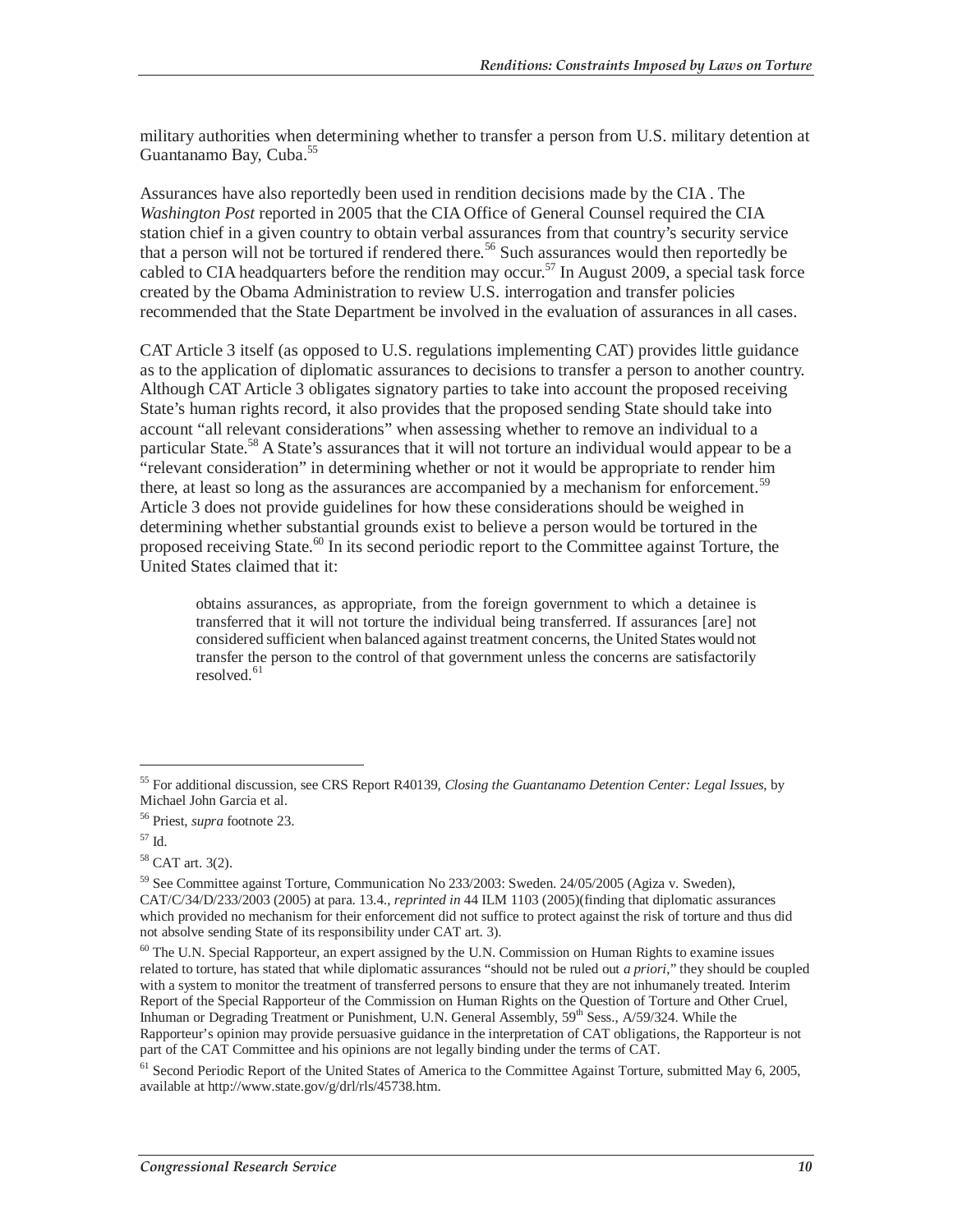On the other hand, the Committee against Torture has expressed concern over the use of diplomatic assurances by the United States. In 2006, it made a non-binding recommendation that the United States:

should only rely on "diplomatic assurances" in regard to States which do not systematically violate the Convention's provisions, and after a thorough examination of the merits of each individual case. The State party should establish and implement clear procedures for obtaining such assurances, with adequate judicial mechanisms for review, and effective postreturn monitoring arrangements.<sup>62</sup>

In addition, the United States has an obligation under customary international law to execute its Convention obligations in good faith, $63$  and is therefore required under international law to exercise appropriate discretion in its use of diplomatic assurances. For instance, if a State consistently violated the terms of its diplomatic assurances, the United States would presumably need to look beyond the face of such promises before permitting the transfer of an individual to that country.<sup>64</sup>

#### **Criminal Penalties for Persons Involved in Torture**

One of the central objectives of CAT is to criminalize *all* instances of torture, regardless of whether they occur inside or outside a State's territorial jurisdiction. CAT Article 4 requires signatory States to criminalize all instances of torture, as well as attempts to commit and complicity or participation in torture.<sup>65</sup> While CAT does not necessarily obligate a State to prevent acts of torture beyond its territorial jurisdiction, State Parties are nevertheless required to criminalize such acts and impose appropriate penalties.

CAT Article 5 establishes minimum jurisdictional measures that each State Party must adopt with respect to offenses described in CAT Article 4. A State Party to CAT must establish jurisdiction over CAT Article 4 offenses when:

- the offenses are committed in any territory under its jurisdiction or on board a ship or aircraft registered in that State;
- the alleged offender is a national of that State;
- the victim was a national of that State if that State considers it appropriate; or
- the alleged offender is present in any territory under its jurisdiction and the state does not extradite him in accordance with CAT Article 8, which makes torture an extraditable offense.<sup>66</sup>

 $62$  Conclusions and Recommendations of the Committee against Torture regarding the United States of America, July 25, 2006, available at http://www.unhchr.ch/tbs/doc.nsf/898586b1dc7b4043c1256a450044f331/

e2d4f5b2dccc0a4cc12571ee00290ce0/\$FILE/G0643225.pdf [hereinafter "Committee Recommendations"], at para. 21. 63 See RESTATEMENT (THIRD) OF FOREIGN RELATIONS § 321 (1987) (recognizing that "every international agreement in

force is binding upon the parties to it and must be performed by them in good faith").

<sup>&</sup>lt;sup>64</sup> The CAT Committee has stated that unenforceable diplomatic assurances are insufficient to meet Article 3 obligations. See Agiza v. Sweden, *supra* footnote 59. 65 CAT art. 4(1).

 $66$  Id., art. 5.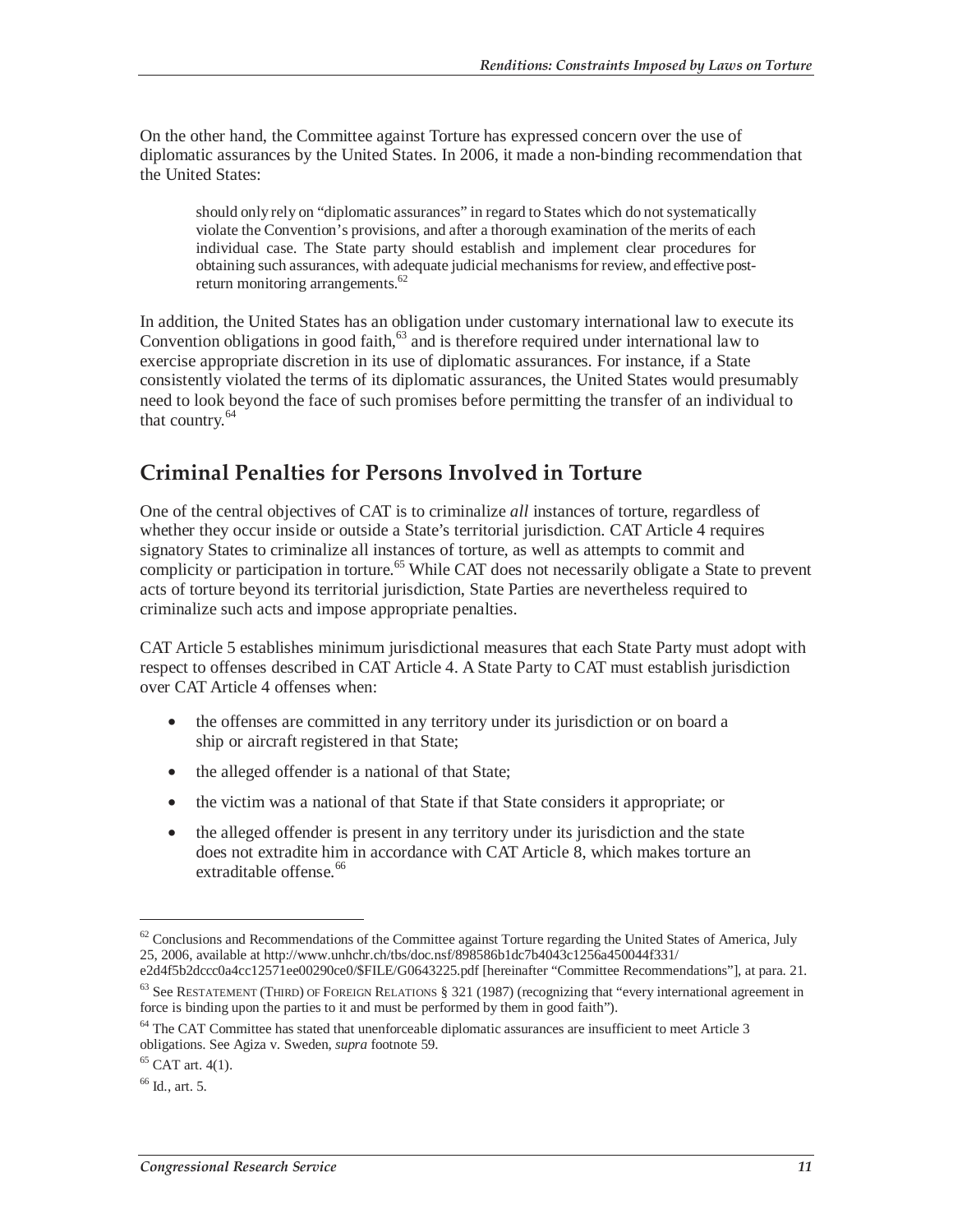In order to fulfill its obligations under CAT Articles 4 and 5, the United States enacted §§ 2340- 2340B of the United States Criminal Code, which criminalize torture occurring *outside* the United States.<sup>67</sup> Jurisdiction occurs when the alleged offender is either a national of the United States or is present in the United States, irrespective of the nationality of the victim or alleged offender.<sup>68</sup> Congress did not enact legislation expressly prohibiting torture occurring *within* the United States, as it was presumed that such acts would "be covered by existing applicable federal and [U.S.] state statutes,"<sup>69</sup> such as those statutes criminalizing assault, manslaughter, and murder. The Federal Torture Statute criminalizes torture, as well as attempts and conspiracies to commit torture.<sup>70</sup>

The Federal Torture Statute provides that the specific intent of the actor to commit torture is a requisite component of the criminal offense.<sup>71</sup> Specific intent is "the intent to accomplish the precise criminal act that one is later charged with."<sup>72</sup> This degree of intent differs from general intent, which usually "takes the form of recklessness (involving actual awareness of a risk and the culpable taking of that risk) or negligence (involving blameworthy inadvertence)."<sup>73</sup>

## **Application of CAT and Implementing Legislation to the Practice of Extraordinary Renditions**

Although the express intent of CAT was to help ensure that no one would be subjected to torture,74 it is arguably unclear as to whether CAT would in *all* circumstances bar renditions to countries that practice torture, including possibly in certain cases where the rendering State was aware that a rendered person would likely be tortured. Clearly, it would violate U.S. criminal law and CAT obligations for a U.S. official to conspire to commit torture via rendition, regardless of where such renditions would occur. However, it is not altogether clear that CAT prohibits the rendering of persons seized *outside* the United States, or whether criminal sanctions would apply to a U.S. official who authorized a rendition without intending to facilitate the torture of the rendered person (as opposed to, for instance, the harsh mistreatment of the rendered person to a degree not rising to the level of torture).

 $67$  Pursuant to an amendment made by the Ronald W. Reagan National Defense Authorization Act for Fiscal Year 2005, "United States" is defined as "the several States of the United States, the District of Columbia, and the

commonwealths, territories, and possessions of the United States." Previously, the statute had defined "United States" as including all areas under U.S. jurisdiction, including U.S. special maritime and territorial jurisdiction. 18 U.S.C. § 2340(3).

<sup>&</sup>lt;sup>68</sup> 18 U.S.C. § 2340A. The USA PATRIOT Act amended the Federal Torture Statute to criminalize conspiracies to commit torture outside the United States. P.L. 107-56, Title VIII, § 811(g) (2001).

 $^{69}$  S.Rept. 103-107, at 59 (1993) (discussing legislation implementing CAT arts. 4 and 5).

 $70$  18 U.S.C. § 2340A(a).

 $71$  For purposes of the federal criminal statute, "torture" is defined as "an act committed by a person acting under the color of law *specifically intended* to inflict severe physical or mental pain or suffering (other than pain or suffering incidental to lawful sanctions) upon another person within his custody or physical control." 18 U.S.C. § 2340(1) (emphasis added).

 $72$  BLACK's LAW DICTIONARY 814 ( $7<sup>th</sup>$  ed. 1999).

 $73$  Id., at 813.

 $74$  CAT at Preamble.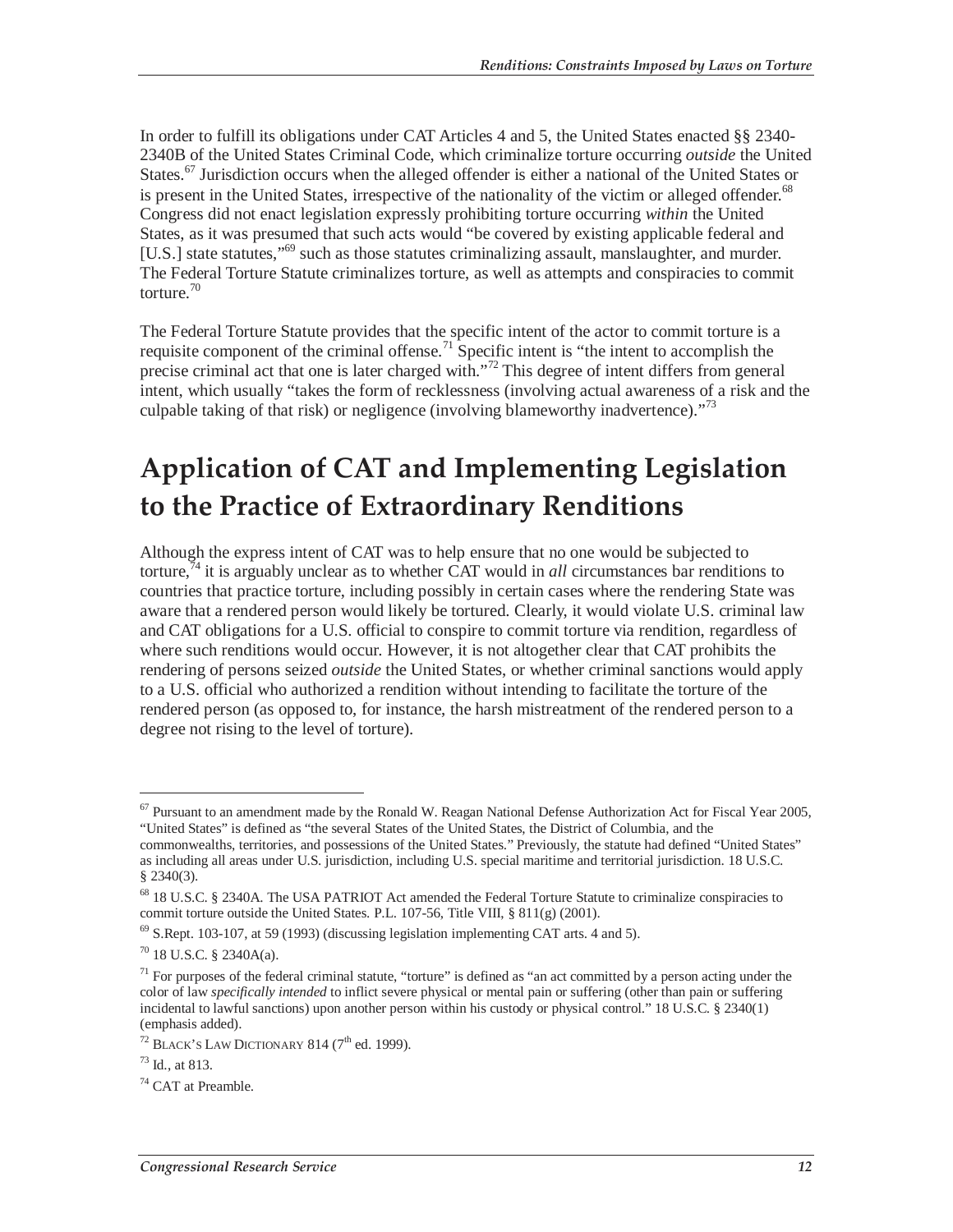### **Renditions from the United States**

CAT Article 3 clearly prohibits the rendition of persons from the territory of a signatory State to another State when there are substantial grounds for believing the person would be tortured. Even if it could be technically argued that renditions do not constitute "extraditions" within the meaning of CAT Article 3, and the rendition was to a country other than one where the person previously resided (meaning that the person was not being "returned" to a country where he would risk torture), such transfers would still violate the Convention's requirement that no State Party "expel" a person from its territory to another State where he is more likely than not to be tortured.

If the United States were to receive diplomatic assurances from a State that it would not torture a person rendered there, and such assurances were deemed sufficiently credible, the rendition would not facially appear to violate either CAT Article 3 or domestic implementing legislation. U.S. regulations permit the use of assurances in removal and extradition decisions, and CAT does not discuss their usage. As mentioned previously, however, the United States is obligated to execute its CAT obligations in good faith, $^{75}$  and therefore must exercise appropriate discretion in its use of diplomatic assurances. If a State consistently violated the terms of its diplomatic assurances, or the United States learned that a particular assurance would not be met, the United States would presumably need to look beyond the face of such promises before permitting the transfer of an individual to that country.

Again, neither CAT nor U.S. implementing regulations prohibit the United States from transferring persons to States where they would face harsh treatment—including treatment that would be prohibited if carried out by U.S. authorities—that does not rise to the level of torture. Indeed, the United States could conceivably render a person to a State after receiving sufficient diplomatic representations that the rendered person could be accorded cruel and inhumane treatment not rising to the level of torture without violating CAT or CAT-implementing regulations.

### **Renditions from Outside the United States**

As mentioned earlier, while CAT Article 2(2) provides that there are "no ... circumstances whatsoever" allowing torture, certain other CAT provisions do not use language coextensive in scope when discussing related obligations owed by Convention parties. While CAT Article 3 clearly limits renditions from the United States, it is not altogether certain as to what extent CAT applies to situations where a country seizes suspects outside of its territorial jurisdiction and directly renders them to another country.<sup>76</sup>

<sup>75</sup> See RESTATEMENT (THIRD) OF FOREIGN RELATIONS § 321 (1987) (recognizing that "every international agreement in force is binding upon the parties to it and must be performed by them in good faith").

<sup>76</sup> The *Washington Post* has alleged that U.S. intelligence and law-enforcement officials have, on occasion, seized a terrorist suspect abroad and rendered him to a foreign intelligence service known to employ torture with a list of questions that these U.S. officials want answered. Dana Priest & Barton Gellman, "U.S. Decries Abuse but Defends Interrogations," *Washington Post*, December 26, 2002, p. A1.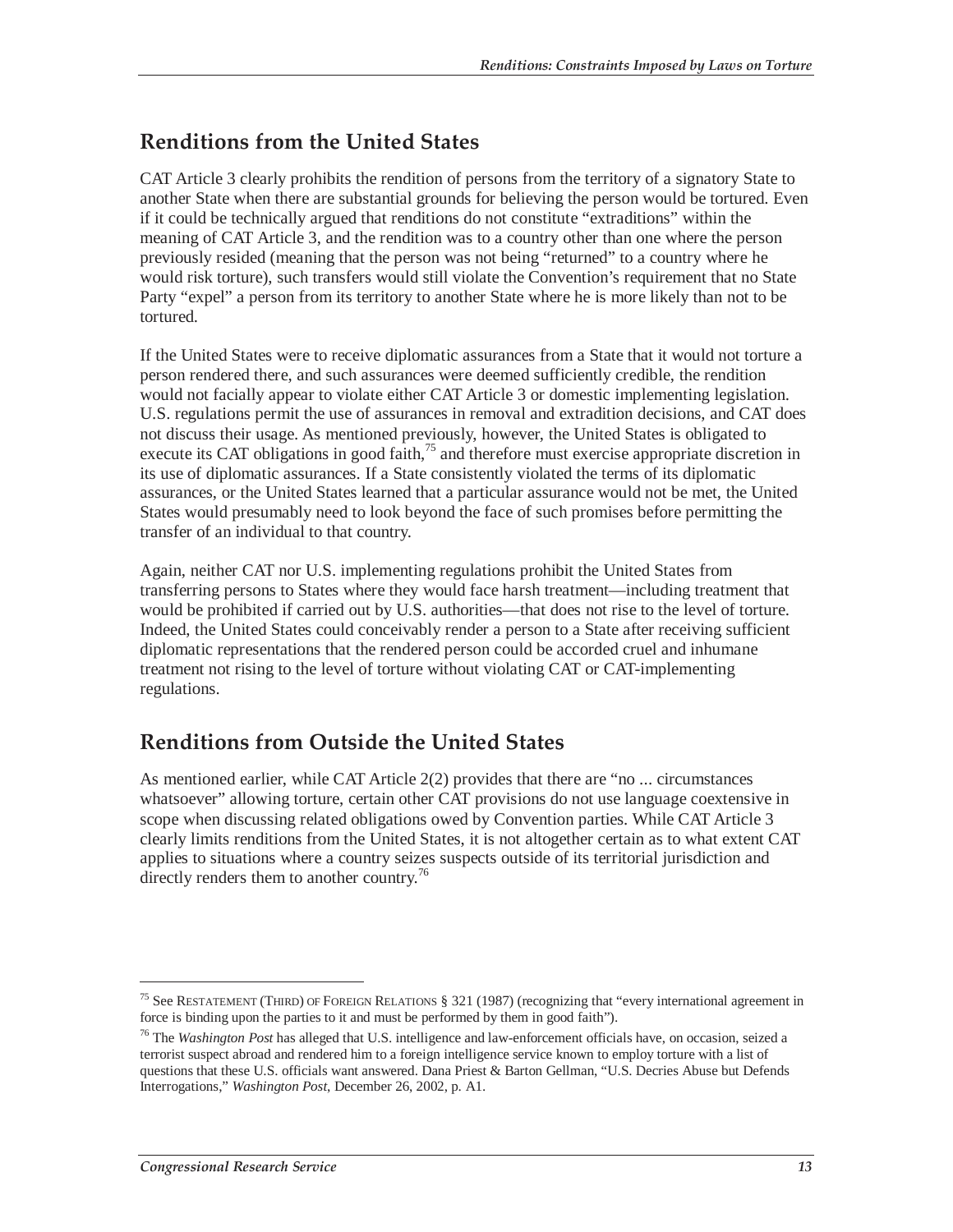#### **Extraterritorial Application of CAT Article 3**

The territorial scope of CAT Article 3 is a matter of debate. As a general matter, the United States has taken the position that human rights treaties "apply to persons living in the territory of the United States, and not to any person with whom agents of our government deal in the international community."<sup>77</sup> In 2006, representatives of the U.S. State Department informed the CAT Committee Against Torture that the United States does not believe CAT Article 3 applies to persons outside U.S. territory.<sup>78</sup> However, these representatives also claimed that as a matter of policy, the United States accords CAT Article 3 protections to all persons in U.S. custody, regardless of whether such persons were found in U.S. territory.<sup>79</sup> In congressional testimony in June 2008, State Department Legal Advisor John Bellinger testified that the view that CAT Article 3 did not apply to extraterritorially has "been the long-standing legal position[] of the United States since the Convention against Torture was ratified in 1994."<sup>8</sup>

Although the scope of human rights treaties may generally be limited to conduct occurring within the territorial jurisdiction of parties, it seems clear that at least some CAT provisions are extraterritorial in scope. Most notably, CAT Articles 4-5 require parties to criminalize all acts of torture, regardless of where they occur.<sup>81</sup> Indeed, the Federal Torture Statute implementing this obligation expressly covers torture occurring "outside the United States."82 Although several CAT provisions limit their scope to acts occurring "in any territory under [the State Party's] jurisdiction,"<sup>83</sup> CAT Article 3 does not contain a similar limiting provision. Accordingly it could be argued that, like CAT Articles 4-5, CAT Article 3 is intended to be extraterritorial in scope.

Nevertheless, it could still be argued that the express provisions of CAT Article 3 do not apply to extraordinary renditions occurring *outside* the United States, at least so long as the person is not rendered to a country where he has formerly resided. Article 3 states that no party shall "expel, return ('refouler') or extradite a person" to a country where there are substantial grounds to believe that he or she will be tortured. It could be argued, however, that certain extraterritorial

83 See CAT arts. 2, 6-7, 11-13, 16.

 $^{77}$  JAG's Legal Ctr. & Sch., Operational Law Handbook 50 (Maj. Derek I. Grimes ed., 2006), available at http://www.fas.org/irp/doddir/army/law2006.pdf.

<sup>&</sup>lt;sup>78</sup> United States Written Response to Questions Asked by the Committee Against Torture, April 28, 2006, available at http://www.state.gov/g/drl/rls/68554.htm [hereinafter "Written Responses"].

<sup>&</sup>lt;sup>79</sup> Id.; Second Periodic Report of the United States of America to the Committee Against Torture, May 6, 2005, available at http://www.state.gov/g/drl/rls/45738.htm[hereinafter "Report to CAT Committee"], para. 30 (describing U.S. compliance with CAT Article 3, and broadly stating that "The United States does not transfer persons to countries where the United States believes it is 'more likely than not' that they will be tortured. This policy applies to all components of the United States government."). See also Rice Statement, *supra* footnote 33 (describing U.S. rendition policy as complying with U.S. laws and treaties, including CAT, and denying the transport of anyone to a country where he would face torture).

<sup>80</sup> Subcommittee on International Organizations, Human Rights, and Oversight, *Diplomatic Assurances and Rendition to Torture: The Perspective of the State Department's Legal Advisor*, committee print, 110<sup>th</sup> Cong., 2<sup>nd</sup> sess., June 10, 2008, p. 11 (statement by John B. Bellinger, III, Legal Advisor, State Department).

<sup>&</sup>lt;sup>81</sup> CAT Article 5 requires each State to establish jurisdiction over some (but not all) extraterritorial torture offenses, including when the offender is either a national of the State or is found in the State's territory and the State does not extradite him.

<sup>82 18</sup> U.S.C. §2340A. See also Report to CAT Committee, *supra* footnote 79, at paras 44-46 (discussing U.S. implementation of obligations under CAT Articles 4-5, including through the Federal Torture Statute and the Military Extraterritorial Jurisdiction Act, 18 U.S.C. §§ 3261 et seq., which extends U.S. criminal jurisdiction over certain categories of individuals for conduct occurring outside the United States).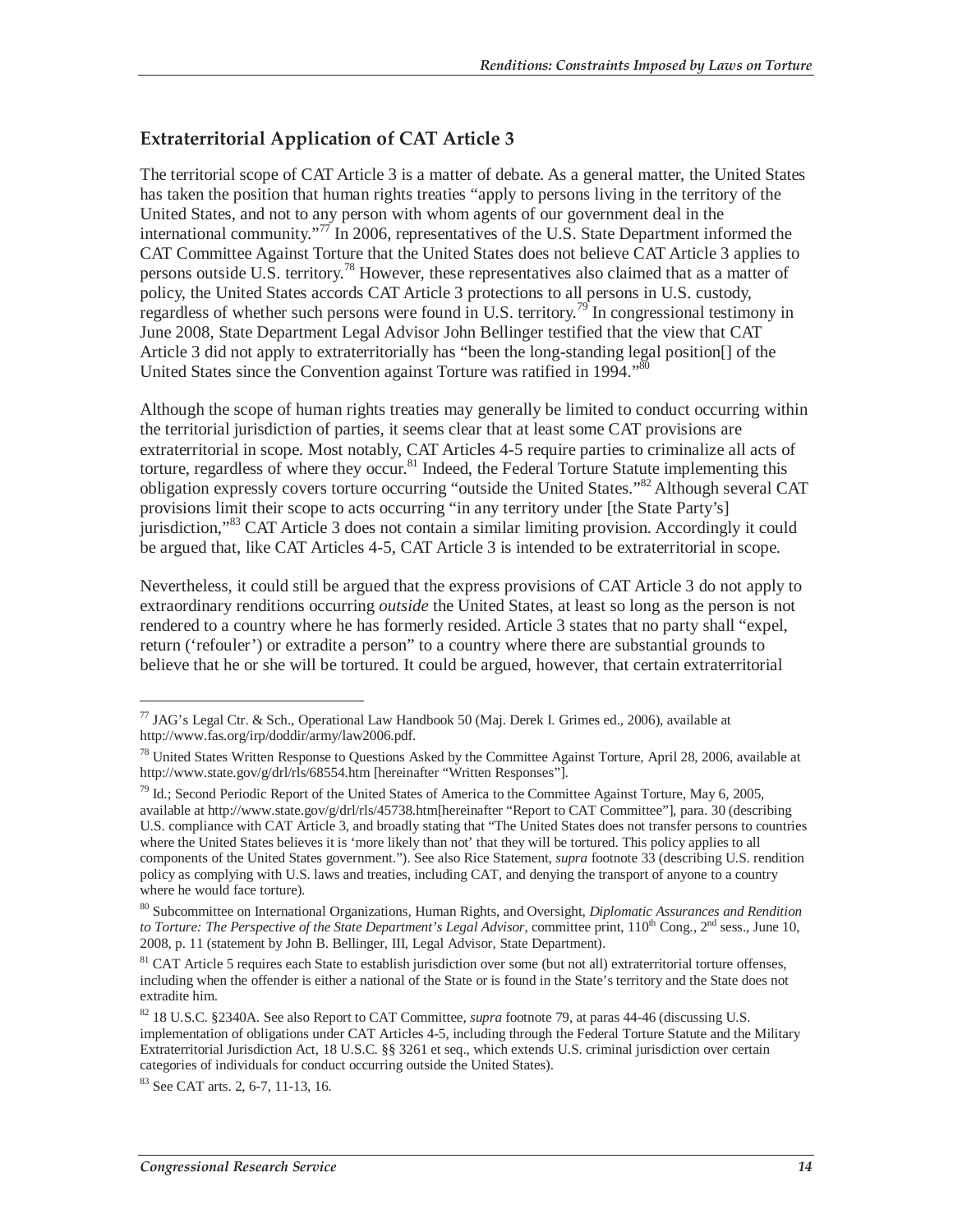renditions are not covered by this provision. Seizing a person in one country and transferring him to another would arguably not constitute "expelling" the person, if a State is understood only to be able to "expel" persons from territory over which it exercises sovereign authority. So long as these persons were rendered to countries where they had not previously resided, it also could not be said that the United States "returned" these persons to countries where they faced torture (though persons rendered to countries where they had previously resided would presumably be protected under CAT Article 3). In addition, if such renditions were not executed via a formal process, it could be argued they did not constitute extraditions for the purposes of Article 3.<sup>84</sup> Accordingly, it could be argued that the United States would not violate the express language of Article 3 if it rendered persons to countries where they faced torture, so long as no part of these renditions occurred within the territorial jurisdiction of the United States.<sup>85</sup>

Critics of this view might argue that such a narrow interpretation of CAT Article 3 would contradict the Convention's over-arching goal to prevent torture. The fact that CAT requires parties to take legal steps to eliminate torture within their respective territories and to impose criminal penalties on torture offenders, coupled with the Convention's statement that "no exceptional circumstances whatsoever" can be used to justify torture, arguably imply that a State Party may never exercise or be complicit in the use of torture, even when it occurs extraterritorially. It could be further argued that the drafters of CAT did not explicitly discuss extraterritorial renditions because they were either not contemplated or, in cases where such renditions might occur absent the consent of the hosting country, because these actions were arguably already understood to be impermissible under international law.<sup>86</sup> Indeed, some of the drafters of CAT have taken the position that Article 3 was "intended to cover all measures by which a person is physically transferred to another State."<sup>87</sup>

Opponents of a narrow interpretation of CAT would likely argue that it is contrary to the purpose of CAT to interpret the Convention as prohibiting formal transfers of persons to States where they face torture while still allowing such transfers through irregular forms of transfer. In 1994, the CAT Committee against Torture declared in a non-binding opinion that Article 3 prevents not

<sup>84</sup> See BASSIOUNI, *supra* footnote 1, at 29 ("Extradition in contemporary practice means a formal process by which a person is surrendered by one state to another based on a treaty, reciprocity, or comity.").

<sup>&</sup>lt;sup>85</sup> In Sale v. Haitian Centers Council, Inc., 509 U.S. 155 (1993), the Supreme Court held that the interdiction of Haitian refugees by the United States did not violate U.S. obligations under the U.N. Convention Relating to the Status of Refugees. The Court concluded that the Convention's provisions providing that no Contracting Party "shall expel or return ('refouler') a refugee" facing persecution applies only to refugees within a Party's territory, and not to those interdicted on the high seas. Id. at 179-183. Some have suggested that CAT Article 3's limitation on the transfer of persons should also be interpreted in a non-extraterritorial fashion. John Yoo, *Transferring Terrorists*, 79 NOTRE DAME L. REV. 1183, 1229 (2004) ("Given the Supreme Court's interpretation [in *Sale*] of identical language in the Refugee Convention, it makes no sense to view the Torture Convention as affecting the transfer of prisoners held outside the United States to another country."). On the other hand, the *Sale* Court's interpretation of the Refugee Convention's prohibition on the expulsion or return of refugees was largely based on this prohibition's interplay with other Convention provisions. Reading this prohibition to apply extraterritorially would create "an absurd anomaly" with a related Convention provision that only applied to refugees within a Convention Party's territory. *Sale*, 509 U.S. at 179- 180. In contrast, reading CAT Article 3 as being extraterritorial in scope would not have an incongruous effect on the interpretation of other CAT provisions.

<sup>86</sup> See *supra* footnote 8.

 $^{87}$  J. Herman Burgers & Hans Danelius, The United Nations Convention Against Torture: A Handbook on THE CONVENTION AGAINST TORTURE AND OTHER CRUEL, INHUMAN, OR DEGRADING TREATMENT OR PUNISHMENT 126 (1988). On the other hand, the State Department has claimed that "Neither the text of the Convention, its negotiating history, nor the U.S. record of ratification supports a view that Article 3 of the CAT applies to persons outside the territory of [a Party]." Written Responses, *supra* footnote 78.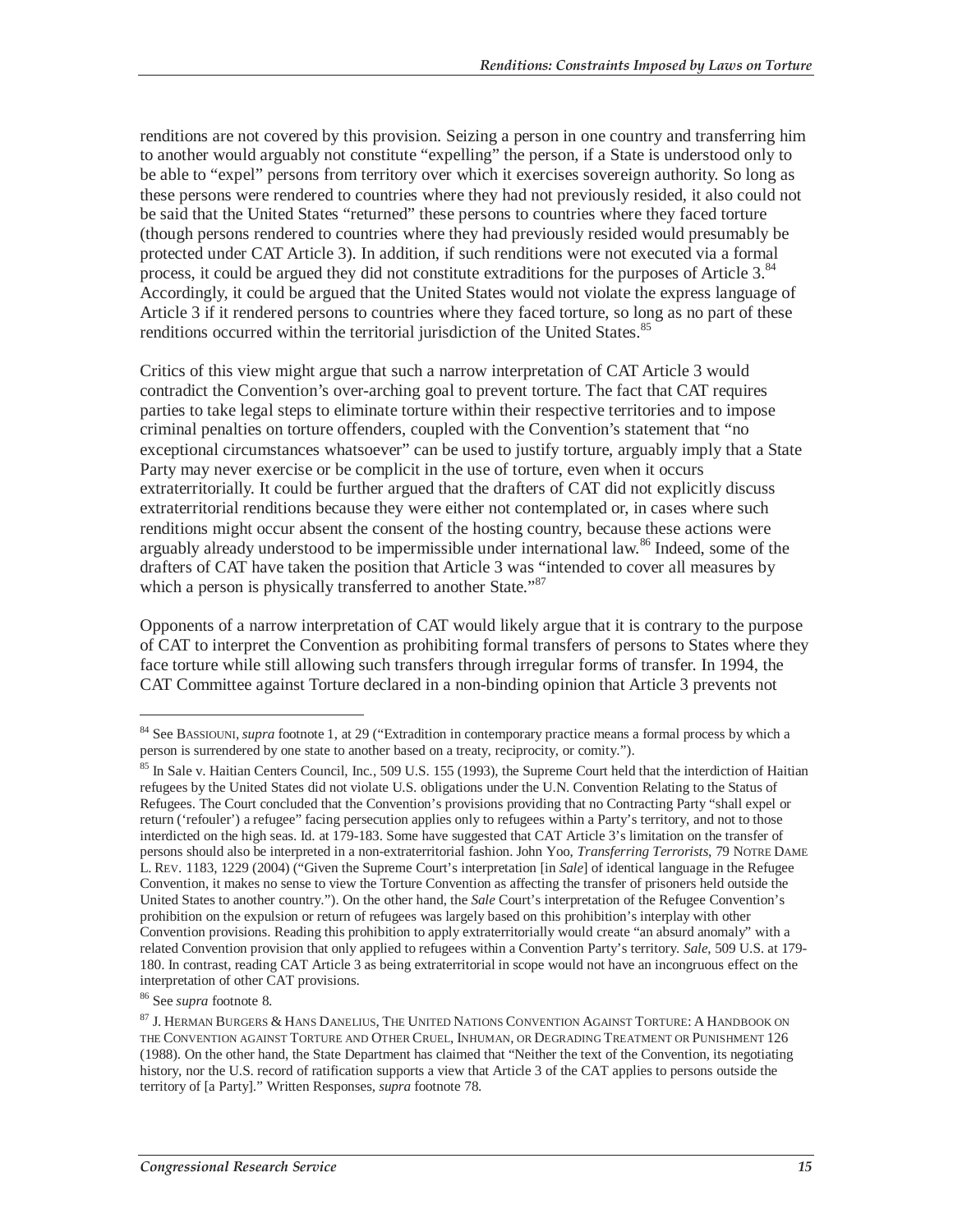only the return of a person to a country where he or she is in danger of being tortured, but also prohibits the person's transfer to "any other country where he runs a real risk of being expelled or returned to [his or her country of origin] or of being subjected to torture."<sup>88</sup> More recently in 2006, the Committee urged the United States to "apply the *non-refoulement guarantee* [of CAT Article 3] to all detainees in its custody, cease the rendition of suspects, in particular by its intelligence agencies, to States where they face a real risk of torture, in order to comply with its obligations under article 3 of the Convention."<sup>89</sup>

#### **Extraterritorial Application of Legislation Implementing CAT Article 3**

Beyond CAT, it is important to note that, given the express language of CAT-implementing legislation, the United States cannot "expel, extradite, or otherwise effect the involuntary return of any person to a country in which there are substantial grounds for believing the person would be in danger of being subjected to torture, *regardless of whether the person is physically present in the United States*."90 It may be argued that this express statutory language prohibits renditions from outside the United States, even if such renditions would not otherwise be in violation of CAT obligations. $91$ 

Two possible counter-arguments could be made to this position, at least in certain circumstances. The first and perhaps most compelling counter-argument is that although FARRA generally prohibits persons from being expelled, extradited, or involuntarily returned regardless of whether the person is physically present in the United States, section 2243(c) of the act makes an exception requiring federal agencies to exclude from the protection of CAT-implementing regulations any aliens who, *inter alia*, are reasonably believed to pose a danger to the United States, "to the maximum extent [such exclusions are] consistent" with CAT obligations.<sup>92</sup> Accordingly, presuming for the sake of argument that CAT does not protect persons believed to be security dangers from being rendered from outside the United States, FARRA would require such persons to be excluded from the protection of any CAT-implementing regulations as well.

A second counter-argument is that the clause "regardless of whether the person is physically present in the United States" should be read only in reference to the prohibition contained in the CAT-implementing legislation upon the "involuntary return" of persons to countries where they would more likely than not be tortured, and not be read in reference to the prohibition on the extradition or expulsion of persons. CAT Article 3 obligates States not to "expel, return ('refouler') or extradite a person" to a State where he would be at substantial risk of torture. The principle of *non-refoulement* is commonly understood to prohibit not simply the exclusion of persons from the territory of the receiving State, but also a State from "turning back" persons at

<sup>88</sup> Committee against Torture, Communication No 13/1993: Switzerland. 27/04/94 (Mutombo v. Switzerland), CAT/C/12/D/13/1993 (1994) at para. 10.

<sup>89</sup> Committee Recommendations, *supra* footnote 62, at para. 20.

 $90$  P.L. 105-277 at § 2242(a) (emphasis added).

<sup>&</sup>lt;sup>91</sup> Though it generally could be argued that a State can only "expel" someone from a territory over which the State exercises sovereign authority, the language of the U.S. legislation implementing CAT may suggest an intent by Congress to broadly define the prohibition on "expel[ling]" persons to countries where they would likely face torture, so that this prohibition covers not only expulsions from areas over which the United States exercises sovereign authority, but also "expulsions" from all other areas (e.g., rendering persons captured in non-U.S. territory to other States).

 $92$  Id. at § 2242(c).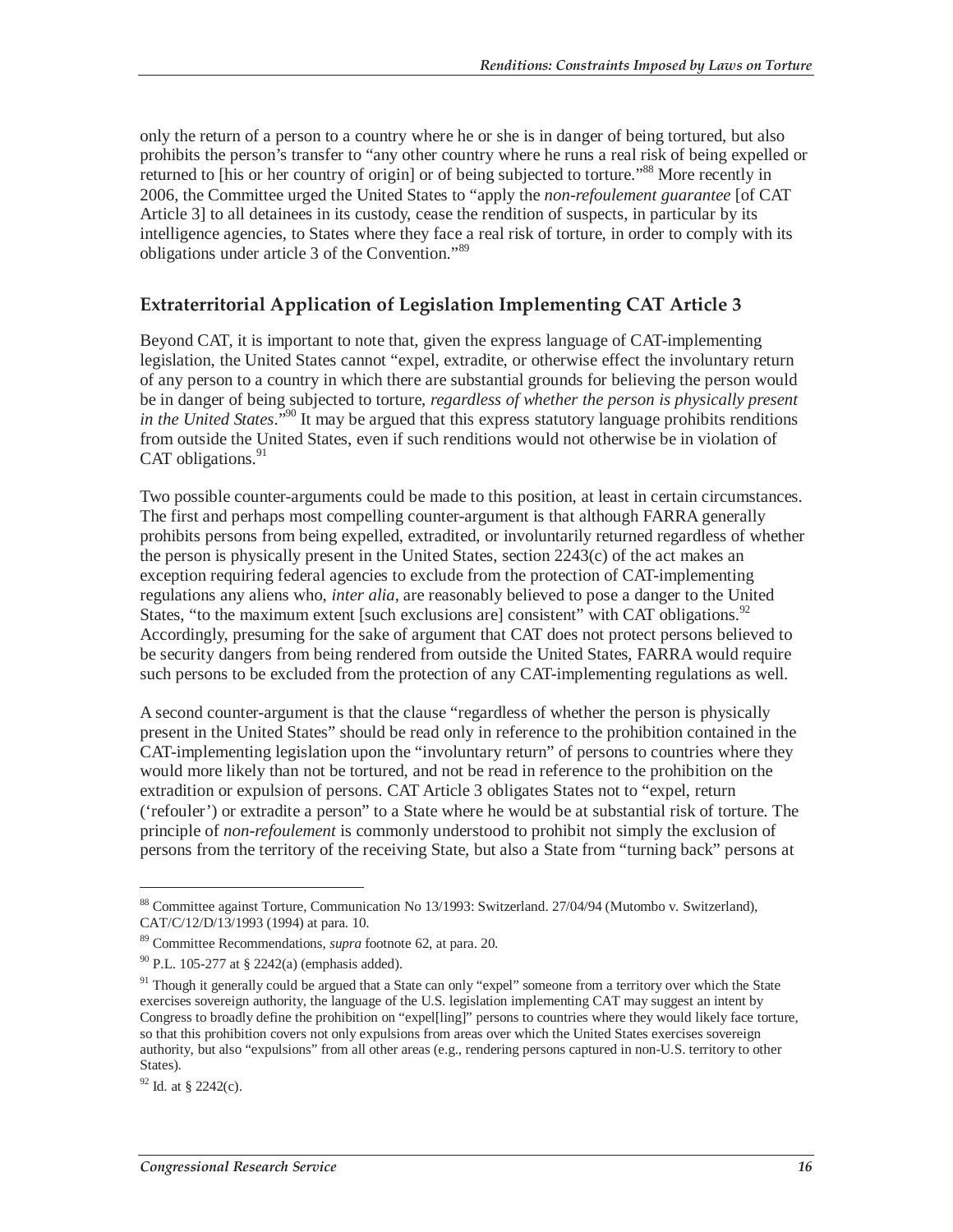its borders and compelling their involuntary return to their country of origin.<sup>93</sup> Unlike CAT Article 3, CAT-implementing legislation enacted by the United States does not use the term "refouler." However, its use of the phrase "involuntary return ... regardless of whether the person is physically present in the United States" appears to reflect the principle of *non-refoulement* expressed in CAT. It could be argued that the use of the phrase "regardless of whether the person is physically present in the United States" in CAT-implementing legislation was only intended to be read in reference to the "involuntary return" phrase that precedes it (a reading that reflects the *non-refoulement* obligation imposed by CAT), and not meant also to be read in reference to the prohibition imposed upon the expulsion and extradition of persons to countries where they would likely face torture, as this alternative reading would arguably go beyond the *non-refoulement* obligations imposed upon the United States by the express language of CAT.

Regardless of whether renditions that occur outside of the United States are covered under CAT Article 3 and CAT-implementing legislation and regulations, CAT Article 4 and corresponding domestic law criminalizing all acts of torture and complicity therein would be controlling. Accordingly, U.S. officials could not conspire with officials in other States to render a person so that he would be tortured. As discussed below, however, criminal penalties may not necessarily attach to a person who renders another with the knowledge that he will likely be tortured.

### **Criminal Sanctions for Participation in Torture**

CAT Article 4 and the Federal Torture Statute do not expressly prohibit the transfer of a person to a State where he is more likely than not to face torture. Indeed, the Federal Torture Statute only imposes criminal penalties for acts or attempts to commit torture and, most relevantly to the subject of renditions, conspiracies to commit torture. Clearly, if a U.S. official rendered a person to another country with instructions for the country to torture the rendered individual, that official could be criminally liable under the Federal Torture Statute.<sup>94</sup>

However, it appears unlikely that a U.S. official would be found criminally liable for conspiracy to commit torture if he authorized a rendition after receiving assurances that the rendered person would not be tortured. It is generally understood that a conspiracy to commit a crime requires an agreement between parties for a common purpose.<sup>95</sup> Presuming that the United States received

<sup>&</sup>lt;sup>93</sup> For additional background on the concept of *non-refoulement* and its development in international human rights law, see Elihu Lauterpacht & Daniel Bethlehem, *The Scope and Content of the Principle of Non-refoulement*, in REFUGEE PROTECTION IN INTERNATIONAL LAW: UNHCR'S GLOBAL CONSULTATIONS ON INTERNATIONAL PROTECTION 78-177 ( Erika Feller, Volker Türk and Frances Nicholson eds., 2003). It should be noted that the CAT-implementing legislation prohibiting the return of any person to a country where he would face torture, regardless of whether he was physically present in the United States, was enacted five years after the Supreme Court's decision in *Sale v. Haitian Centers Council, Inc.*, 509 U.S. 155 (1993). In *Sale*, the Court found that the Refugee Convention's prohibition on the refoulement of refugees was not intended to apply extraterritorially. *Sale*, 509 U.S. at 179-187. See also *supra* footnote 85.

<sup>&</sup>lt;sup>94</sup> Such an official might also be charged under the federal statute governing accomplice liability, which makes it a criminal offense to willfully cause an act to be done which, if directly performed by him or another, would be a criminal offense. 18 U.S.C. § 2.

<sup>&</sup>lt;sup>95</sup> See, e.g., Iannelli v. United States, 420 U.S. 770, 777 (1975) ("[c]onspiracy is an inchoate offense, the essence of which is an agreement to commit an unlawful act"); United States v. Evans, 970 F.2d 663, 668 ( $10^{th}$  Cir. 1992) ("[to] prove conspiracy, the government must show '[1] that two or more persons agreed to violate the law, [2] that the defendant knew at least the essential objectives of the conspiracy, ... [3] that the defendant knowingly and voluntarily became a part of it,' and [4] that the alleged coconspirators were interdependent") (quoting United States v. Fox, 902 F.2d 1508, 1514 (10<sup>th</sup> Cir. 1990)); United States v. Pearce, 912 F.2d 159, 161 (6<sup>th</sup> Cir. 1990) ("the essential element of (continued...)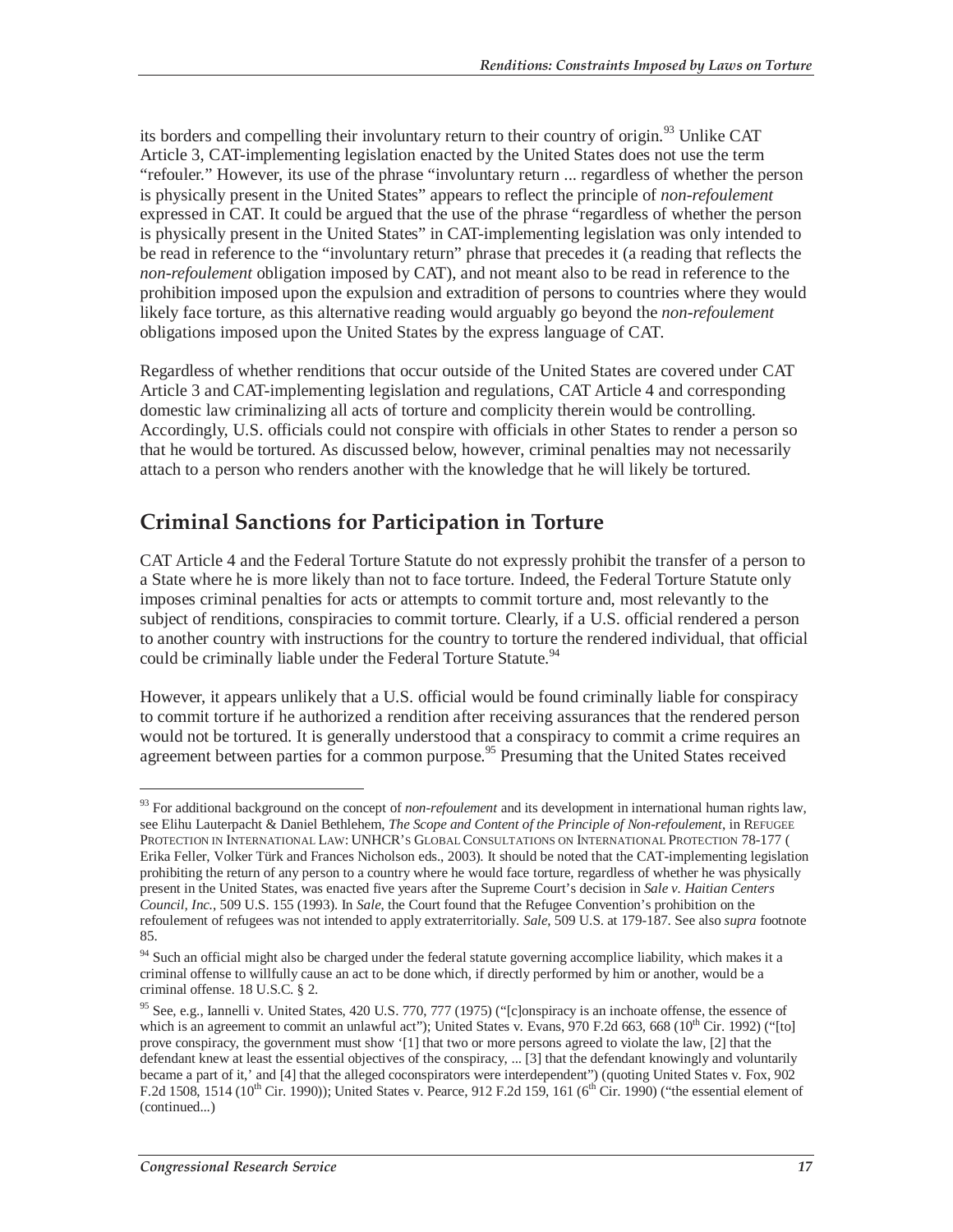assurances before rendering a person to another country, it would be difficult to argue that the official "agreed" to facilitate the rendered person's subsequent torture.

## **Other Statutes and Treaties Relevant to the Issue of Renditions**

Although CAT and its implementing legislation provide the primary legal constraints upon the rendition of persons to countries believed to engage in torture, other treaties and statutes are also potentially relevant. The following paragraphs briefly discuss a few of them.

#### **1949 Geneva Conventions**

In certain situations, the 1949 Geneva Conventions may impose limitations on the use of renditions separate from those imposed by CAT. Each of the four Conventions accords protections to specified categories of persons in armed conflict or in post-conflict, occupied territory.<sup>96</sup> The torture, or inhumane or degrading treatment of persons belonging to specified categories—including civilians and protected prisoners of war (POWs)—is expressly prohibited by the Conventions.<sup>97</sup> In addition, "[n]o physical or moral coercion shall be exercised against protected [civilians], in particular to obtain information from them or from third parties."<sup>98</sup>

The Geneva Conventions impose limitations on the transfer of protected persons. Civilians may not be *forcibly* (as opposed to voluntarily) transferred to another State.<sup>99</sup> A violation of this obligation represents a "grave breach" of the relevant Geneva Convention and therefore constitutes a war crime.<sup>100</sup> However, it is not a violation of the Geneva Conventions to extradite such persons, in compliance with extradition treaties concluded before the outbreak of hostilities, who are charged with ordinary criminal law offenses.<sup>101</sup>

Neither civilians nor protected POWs may be transferred to penitentiaries for disciplinary punishment.<sup>102</sup> In addition, persons protected by the Conventions may only be transferred to other Convention parties, and then only after the transferring Power "has satisfied itself of the

<sup>(...</sup>continued)

conspiracy is that 'the members of the conspiracy in some way or manner, or through some contrivance, came to a mutual understanding to try to accomplish a common and unlawful plan'") (internal citation omitted).

<sup>&</sup>lt;sup>96</sup> Geneva Convention for the Amelioration of the Condition of the Wounded and Sick in Armed Forces in the Field, 6 U.S.T. 3114; Geneva Convention for the Amelioration of the Condition of Wounded, Sick and Shipwrecked Members of Armed Forces at Sea, 6 U.S.T. 3217; Geneva Convention Relative to the Treatment of Prisoners of War, 6 U.S.T. 3316 [hereinafter "Third Geneva Convention"]; Geneva Convention Relative to the Protection of Civilian Persons in Time of War, 6 U.S.T. 3516 [hereinafter "Fourth Geneva Convention"] (entered into force October 21, 1950). The United States, Iraq, and Afghanistan are all parties to the Conventions.

 $97$  See, e.g., Third Geneva Convention, arts. 3, 17, 87, 130; Fourth Geneva Convention, arts. 3, 32, 147.

<sup>98</sup> Fourth Geneva Convention, art. 31.

<sup>99</sup> Id., art. 49.

 $100$  Id., art. 147.

 $101$  Id., art. 45.

<sup>&</sup>lt;sup>102</sup> Third Geneva Convention, art. 97; Fourth Geneva Convention art. 124. The Conventions do not expressly prohibit the transfer of such persons for non-disciplinary reasons.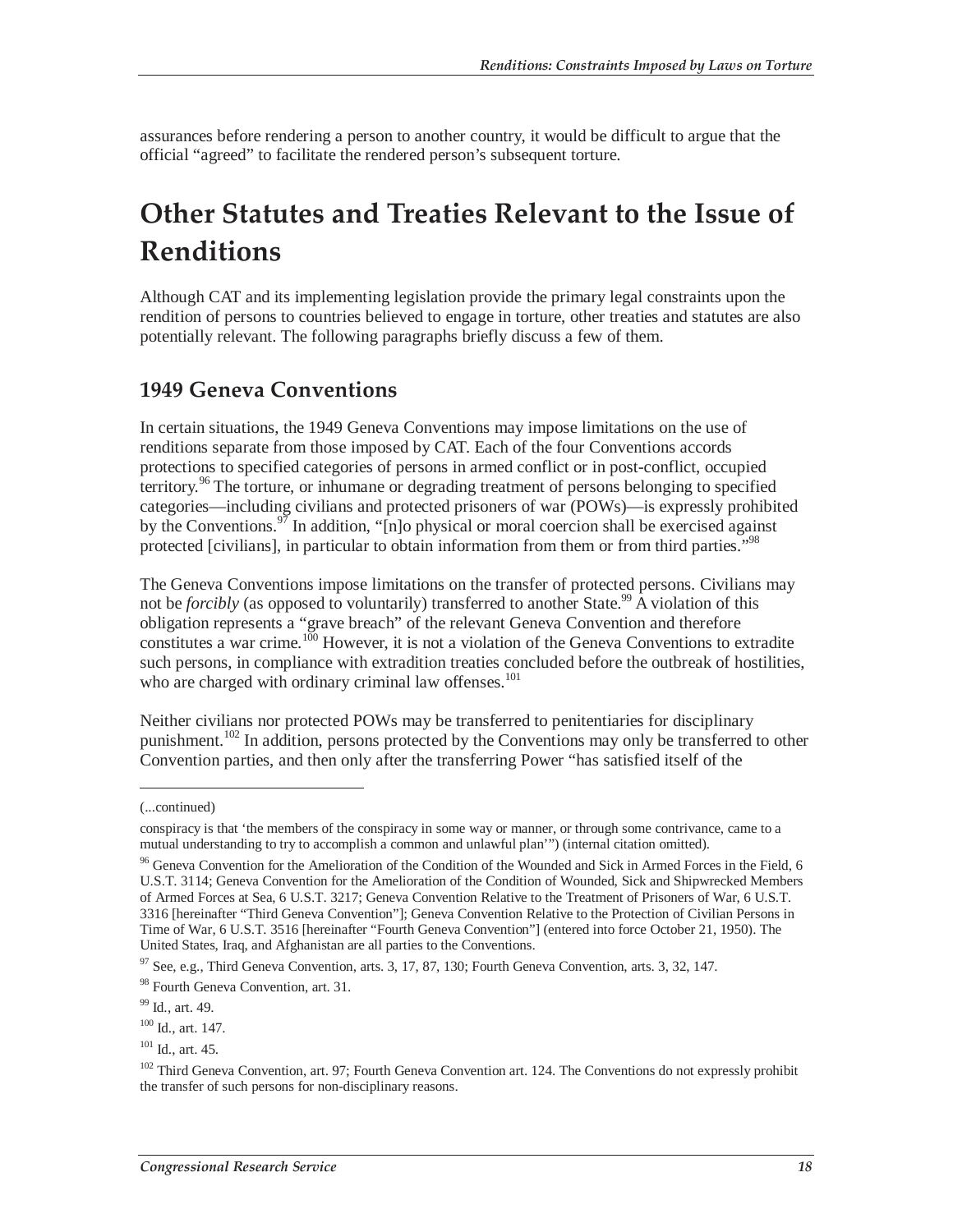willingness and ability of such transferee Power to apply the Convention.<sup>"103</sup> If the transferee Power fails to abide by the Convention in any important respect (e.g., torturing a transferred person), upon notification the transferring Power is required to either request their return or "take effective measures to correct the situation."<sup>104</sup> Accordingly, in order to comply with its Convention obligations, the United States may only render a protected person if (1) the State to which the person was being rendered was a member of the Convention; (2) the United States had received assurances that the person would not be tortured if rendered there; and (3) the United States requested the return of the rendered person or took other effective measures if the rendered individual was subsequently tortured.

In the case of armed conflicts that are not of an international character and occur in the territory of a High Contracting Party, each party is obligated under Article 3 of each of the 1949 Geneva Conventions (Common Article 3) to accord *de minimis* protections to "[p]ersons taking no active part in the hostilities, including members of armed forces who have laid down their arms and those placed *hors de combat* by sickness, wounds, detention, or any other cause." Parties are required to treat such persons "humanely," and are prohibited from subjecting such persons to "violence to life and person ... mutilation, cruel treatment and torture ... [and] [o]utrages upon personal dignity, in particular humiliating and degrading treatment."

As mentioned previously, the Geneva Conventions apply in limited circumstances. Besides only applying in armed conflict or in post-conflict occupied territory, the Conventions also only protect designated categories of persons (though other persons may nevertheless be owed certain protections under customary laws of war). At least since early 2002, the Bush Administration took the position that the Geneva Conventions did not apply to members of Al Qaeda.<sup>105</sup> Reportedly, the Administration also concluded that the Geneva Convention prohibition on the "forcible transfer" of civilians did not apply to "illegal aliens" who entered Iraq following the U.S.-led invasion, or bar the temporary removal of persons from Iraq for the purposes of interrogation.<sup>106</sup>

In the 2006 case of *Hamdan v. Rumsfeld*, the Supreme Court held that Common Article 3 of the Geneva Conventions applied to the armed conflict with Al Qaeda and accorded Al Qaeda members certain minimal protections, even if such persons were not otherwise covered by other Convention provisions (i.e., those covering "lawful combatants" and civilians in conflicts between States). Common Article 3 does not expressly prohibit the transfer of persons to other countries, even if such persons might face cruel treatment or torture there. Some have argued that Common Article 3 nevertheless prohibits renditions committed to facilitate the rendered person's torture or cruel treatment.<sup>107</sup> However, it is unclear whether this interpretation is proper<sup>108</sup> or that

106 See Dana Priest, "Memo Lets CIA Take Detainees Out of Iraq," *Washington Post*, October 24, 2004, p. A1 (discussing draft DOJ Office of Legal Counsel opinion dated March 19, 2004); Jack L. Goldsmith III, Asst. Attorney General, *Permissibility of Relocating Certain "Protected Persons" from Occupied Iraq*,. Dept. of Justice, Office of Legal Counsel, March 19, 2004 (draft), available at http://www.washingtonpost.com/wp-srv/nation/documents/ doj\_memo031904.pdf. See also Jack L. Goldsmith III, Asst. Attorney General , *"Protected Person" Status in Occupied Iraq under the Fourth Geneva Convention*, Dept. of Justice, Office of Legal Counsel, March 18, 2004, http://www.usdoj.gov/olc/2004/gc4mar18.pdf.

<sup>103</sup> Third Geneva Convention, art. 12; Fourth Geneva Convention, art. 45.

<sup>104</sup> Third Geneva Convention, art. 12; Fourth Geneva Convention, art. 45.

<sup>&</sup>lt;sup>105</sup> See White House Memorandum, Humane Treatment of Taliban and Al Qaeda Detainees (February 7, 2002), available at http://www.pegc.us/archive/White\_House/bush\_memo\_20020207\_ed.pdf.

<sup>107</sup> See David Weissbrodt & Amy Bergquist, *Extraordinary Rendition: a Human Rights Analysis*, 19 HARV. HUM. RTS. J. 123, 151-153 (2006).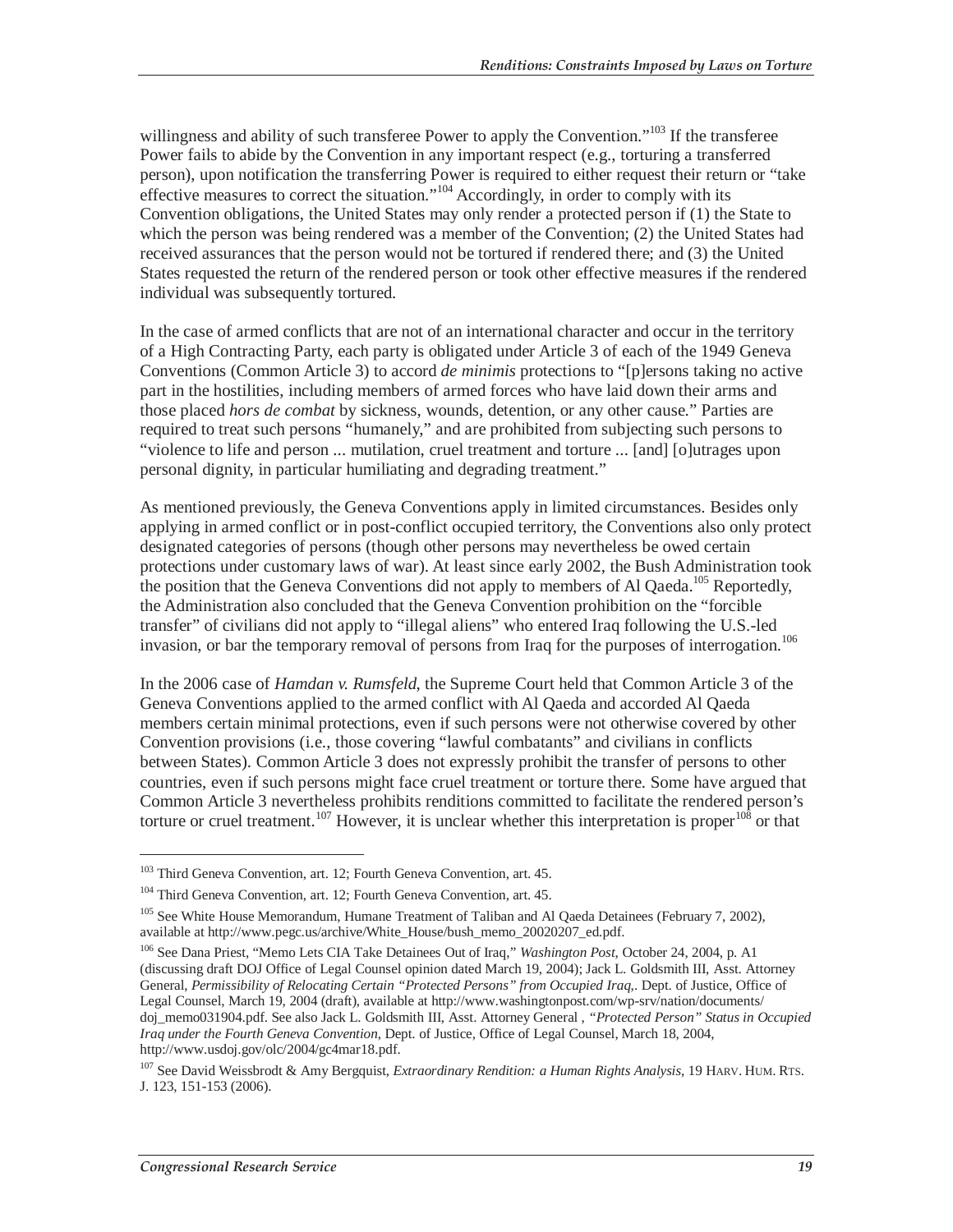it would cover all renditions to countries where the detainee would face torture or cruel treatment (e.g., when the rendering country does not request the torture or cruel treatment of the detainee by the party to which he is rendered).

For purposes of U.S. law, however, it does not appear that Common Article 3 has been understood to cover renditions of persons to countries where they might face torture.<sup>109</sup> The Military Commissions Act of 2006 (MCA, P.L. 109-366), which was signed into law on October 17, 2006, provides that for purposes of U.S. law it is generally a violation of Common Article 3 to engage in conduct (1) inconsistent with the Detainee Treatment Act of 2005, which prohibits "cruel, inhuman, or degrading treatment" of persons in U.S. custody or control;<sup>110</sup> or (2) subject to criminal penalty under provisions of the War Crimes Act, as amended, concerning "grave breaches" of Common Article 3.<sup>111</sup> Under this standard, torture and cruel treatment would only be considered a violation of Common Article 3 in cases where the victim was *in the custody or control of the United States*, not in circumstances where the victim was transferred to the custody and control of a third-party and was subsequently treated harshly. As discussed in the following paragraph, however, this standard might still prohibit U.S. personnel from rendering a person covered by Common Article 3 if they have conspired with the receiving party to intentionally cause the transferee serious bodily injury.

#### **War Crimes Act**

The War Crimes Act imposes criminal penalties upon U.S. nationals or Armed Forces members who commit listed offenses of the laws of war.<sup>112</sup> Persons who commit applicable war crimes are potentially subject to life imprisonment or, if death results from such acts, the death penalty. War crimes include "grave breaches" of the Geneva Conventions,<sup>113</sup> such as torture of protected POWs or civilians and the "unlawful deportation or transfer or unlawful confinement" of protected civilians, <sup>114</sup> as well as certain violations of Common Article 3.<sup>115</sup>

As discussed previously, following the Supreme Court's ruling in *Hamdan*, it is understood as a matter of U.S. law that Common Article 3 covers the conflict with Al Qaeda and accords Al

<sup>(...</sup>continued)

<sup>&</sup>lt;sup>108</sup> As discussed, several Convention provisions specifically discuss and limit the transfer of protected persons to third parties when such persons would face treatment prohibited by the Conventions. See *infra* at 19-20. It could be argued that these provisions would be made redundant if Convention provisions covering mistreatment were also read to cover the rendition of detainees to third-parties who might subject them to mistreatment.

<sup>&</sup>lt;sup>109</sup> U.S. authorities have apparently not considered Common Article 3 to be relevant in military transfer decisions, and have instead only considered whether the transfer would be consistent with CAT Article 3. Declaration of Joseph Benkert, Principal Deputy Assistant Secretary of Defense for Global Security Affairs, DoD, executed on June 8, 2007, at para. 3, In re Guantanamo Bay Detainee Litigation, Case No. 1:05-cv-01220 (D.D.C. 2007).

<sup>110</sup> For background on the Detainee Treatment Act's prohibition on "cruel, inhuman, or degrading treatment," see CRS Report RL33655, *Interrogation of Detainees: Requirements of the Detainee Treatment Act*, by Michael John Garcia.

<sup>111</sup> For background, see CRS Report RL33662, *The War Crimes Act: Current Issues*, by Michael John Garcia.

<sup>112 18</sup> U.S.C. § 2441.

<sup>113 18</sup> U.S.C. §§ 2441(c)(1).

<sup>&</sup>lt;sup>114</sup> E.g., Fourth Geneva Convention, art. 147.

<sup>115 18</sup> U.S.C. § 2441(c)(3). Until October 17, 2006, the War Crimes Act prohibited *any* violation of Common Article 3. The Military Commissions Act (P.L. 109-366) amended this provision so that only certain, "grave" violations of Common Article 3 are subject to criminal penalty. This amendment was retroactive in effect.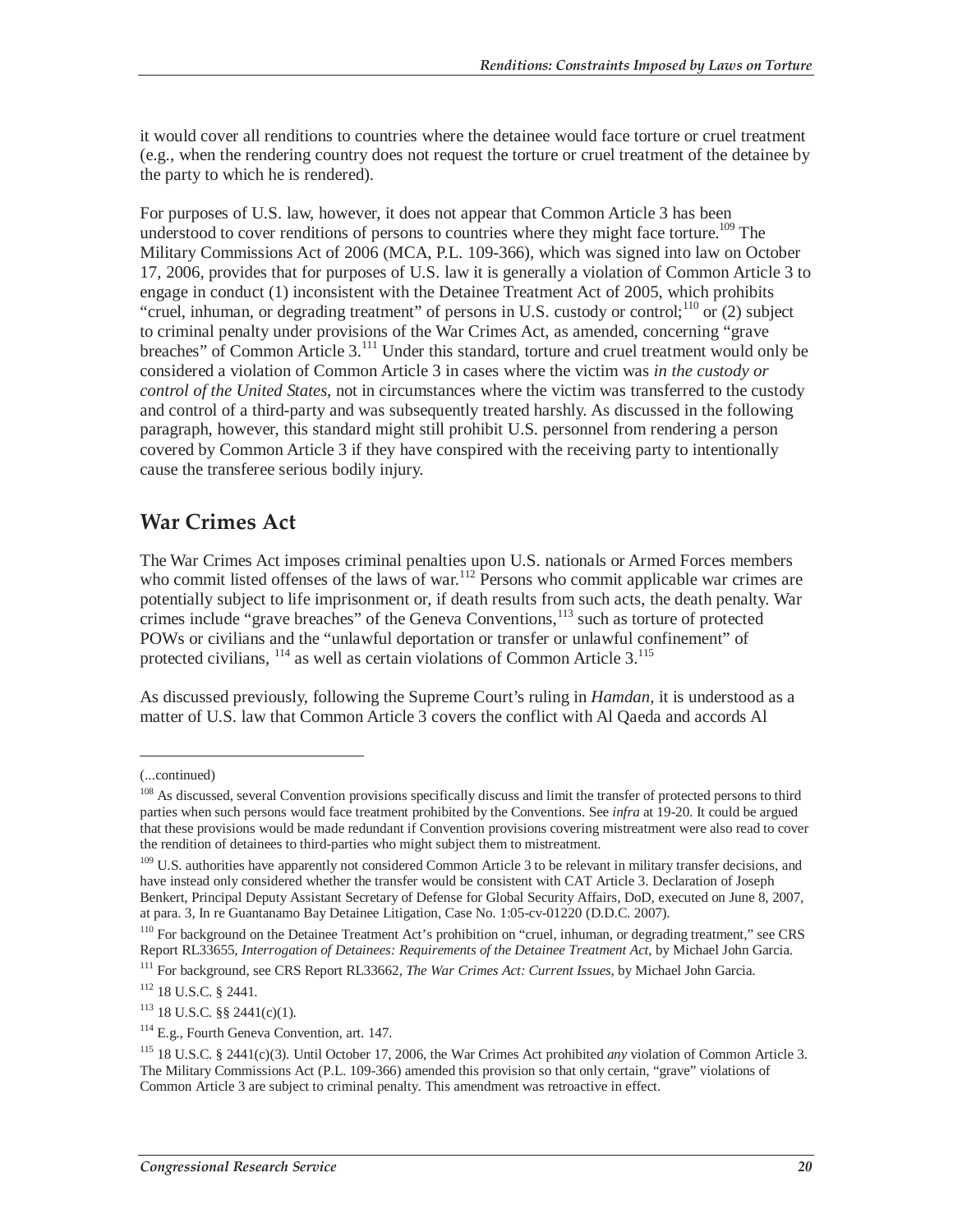Qaeda members captured in that armed conflict with certain protections.<sup>116</sup> Accordingly, certain forms of treatment with respect to Al Qaeda members is subject to criminal penalty, including torture, certain lesser forms of cruel treatment, and the intentional infliction of serious bodily injury.

Although the War Crimes Act imposes criminal penalties for conspiring to subject protected persons to torture or cruel treatment, such persons must be in the offender's custody or control. Accordingly, the provisions of the War Crimes Act covering torture and cruel treatment do not appear to cover the rendition of persons to countries for the purpose of cruel treatment or torture (though any U.S. personnel who conspired with officials in other States to render a person so that he would be tortured could still be prosecuted under the Federal Torture Statute).

However, the War Crimes Act may be interpreted as prohibiting some renditions. As amended by the MCA, the War Crimes Act expressly prohibits persons from conspiring to commit such acts as rape, mutilation or maiming, or causing "serious bodily injury" against persons protected by Common Article 3.117 A person may be subject to criminal penalty for these offenses regardless of whether the victim was in his custody or control. Accordingly, any U.S. personnel who conspire with officials in other States to render a person so that he would be subjected to serious bodily injury, rape, or sexual assault would appear to be subject to criminal liability under the War Crimes Act. As a practical matter, it is unclear whether the War Crimes Act would prohibit renditions in any circumstance not already prohibited under the Federal Torture Statute.<sup>118</sup>

### **International Covenant on Civil and Political Rights**

Article 7 of the International Covenant on Civil and Political Rights  $(ICCPR)$ , <sup>119</sup> ratified by the United States in 1992, prohibits the State Parties from subjecting persons "to torture or to cruel, inhuman, or degrading treatment or punishment."120 The Human Rights Committee, the

 $120$  Id., art. 7.

<sup>&</sup>lt;sup>116</sup> It is not clear that Common Article 3 is applicable to captured Al Qaeda agents in all circumstances. The Geneva Conventions concern treatment owed to protected persons in an armed conflict, and would arguably be inapplicable to law enforcement activities relating to Al Qaeda agents. International terrorism is recognized as a criminal offense under both domestic law and various international agreements. E.g., 18 U.S.C. § 2332b (concerning certain terrorist activities transcending international boundaries); International Convention for the Suppression of the Financing of Terrorism, S. Treaty Doc. No. 106.49, entered into force for the United States on July 26, 2002; International Convention for the Suppression of Terrorist Bombings, S. Treaty Doc. No. 106-6, entered into force for the United States on July 26, 2002. Whether the Geneva Conventions are applicable to the arrest and detention of Al Qaeda agents may depend upon whether such agents were (1) captured on or away from the battlefield; (2) captured by military or law enforcement agents; and (3) charged with a criminal offense, and if so, whether the offense relates to a violation of the laws of war or some other activity.

<sup>&</sup>lt;sup>117</sup> For an act of mutilation or maiming to be covered by the War Crimes Act, it must be committed in the course of committing another offense under the War Crimes Act that is listed as a "grave breach" of Common Article 3.

<sup>&</sup>lt;sup>118</sup> Mutilation and maiming, the intentional causing of serious bodily injury (defined by reference to 18 U.S.C. § 113b as bodily injury involving a substantial risk of death, extreme physical pain, disfigurement, or loss or impairment of the function of a bodily member, organ, or mental faculty), and rape have all been found by U.S. courts to constitute torture, at least in some circumstances. See Zubeda v. Ashcroft, 333 F.3d 463 (3<sup>rd</sup> Cir. 2003) ("[r]ape can constitute torture"); CRS Report RL33662, *The War Crimes Act: Current Issues*, by Michael John Garcia, *supra* footnote 110, at 7-8. Whether sexual assault rises to the level of torture depends on the particular nature of the assault. Cf. *Zubeda*, 333 F.3d at 472-473 (discussing instances where courts have found rape or sexual abuse to constitute torture).

<sup>&</sup>lt;sup>119</sup> International Covenant on Civil and Political Rights, G.A. Res. 2200A, U.N. GAOR,  $3<sup>rd</sup>$  Comm.,  $21<sup>st</sup>$  Sess., 1496<sup>th</sup> plen, mtg. at 49, U.N. Doc. A/RES/ 2200A (XXI) (1966).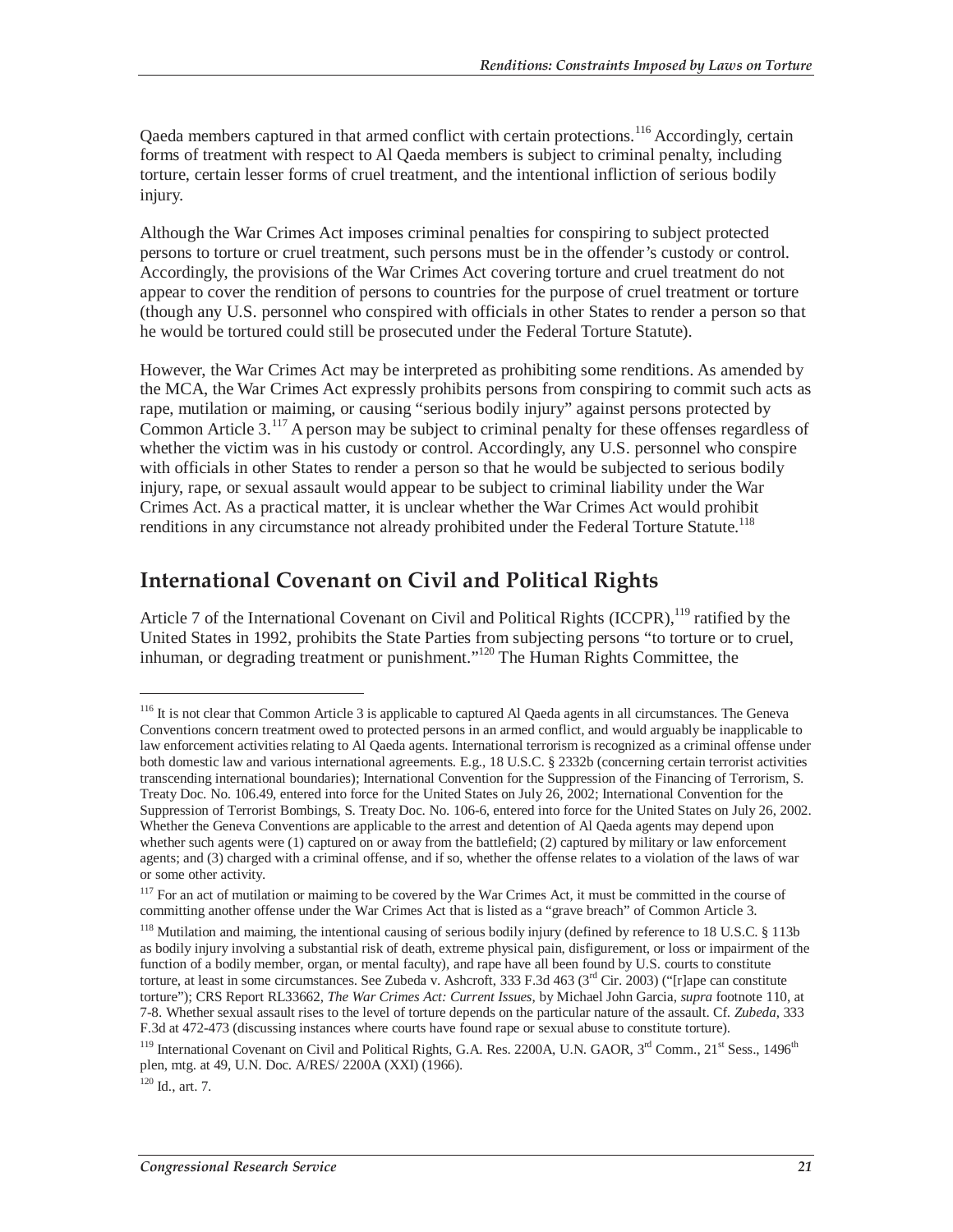monitoring body of the ICCPR, has interpreted this prohibition to prevent State Parties from exposing "individuals to the danger of torture or cruel, inhuman or degrading treatment or punishment upon return to another country by way of their extradition, expulsion or *refoulement*.<sup>"[21</sup>] Although the Committee is charged with monitoring the compliance of parties with the ICCPR and providing recommendations for improving treaty abidance, its opinions are not binding law.

U.S. ratification of the ICCPR was contingent upon the inclusion of a reservation that the treaty's substantive obligations were not self-executing (i.e., to take effect domestically, they require implementing legislation in order for courts to enforce them, though U.S. obligations under the treaty remain binding under international law).<sup>122</sup> The United States also declared that it considered Article 7 binding "to the extent that 'cruel, inhuman or degrading treatment or punishment' [prohibited by ICCPR Article 7] means the cruel and unusual treatment or punishment prohibited by the Fifth, Eighth, and/or Fourteenth Amendments to the Constitution of the United States."<sup>123</sup>

The United States has not enacted laws or regulations to comply with the Human Rights Committee's position that ICCPR Article 7 prohibits the transfer of persons to countries where they would likely face torture or cruel, inhuman, or degrading treatment. CAT-implementing regulations prohibit the transfer of persons to countries where they would more likely than not face *torture*, but not cruel, inhuman, or degrading treatment that does not rise to the level of torture.

### **Universal Declaration of Human Rights**

The U.N. Charter provides that it is the duty of the United Nations to promote "universal respect for, and observance of, human rights and fundamental freedoms,"<sup>124</sup> and Member States have an obligation to work jointly and separately to promote such rights and freedoms.<sup>125</sup> In 1948, the U.N. General Assembly adopted the Universal Declaration of Human Rights,<sup>126</sup> to explicate the "human rights and fundamental freedoms" that Member States were obliged to protect. The Universal Declaration prohibits, *inter alia*, the arbitrary arrest, detention, or exile of persons,<sup>127</sup> as well as torture and cruel, inhuman, or degrading treatment.<sup>128</sup>

<sup>&</sup>lt;sup>121</sup> Human Rights Committee, General Comment 20, Article 7, UN Doc. A/47/40 (1992) reprinted in Compilation of General Comments and General Recommendations Adopted by Human Rights Treaty Bodies, U.N. Doc. HRI\GEN\1\Rev.1 at 30 (1994).

<sup>&</sup>lt;sup>122</sup> See United Nations Treaty Collection, Declarations and Reservations to the International Covenant on Civil and Political Rights, at http://treaties.un.org/Pages/ViewDetails.aspx?src=TREATY&mtdsg\_no=IV-4&chapter=4&lang= en.

<sup>123</sup> Id.

 $^{124}$  U.N. CHARTER art. 55.

 $125$  Id., art. 56.

<sup>126</sup> Universal Declaration of Human Rights, G.A. Res. 217A (III), U.N. Doc. A/810 (1948).

 $127$  Id., art 9.

 $128$  Id., art. 5.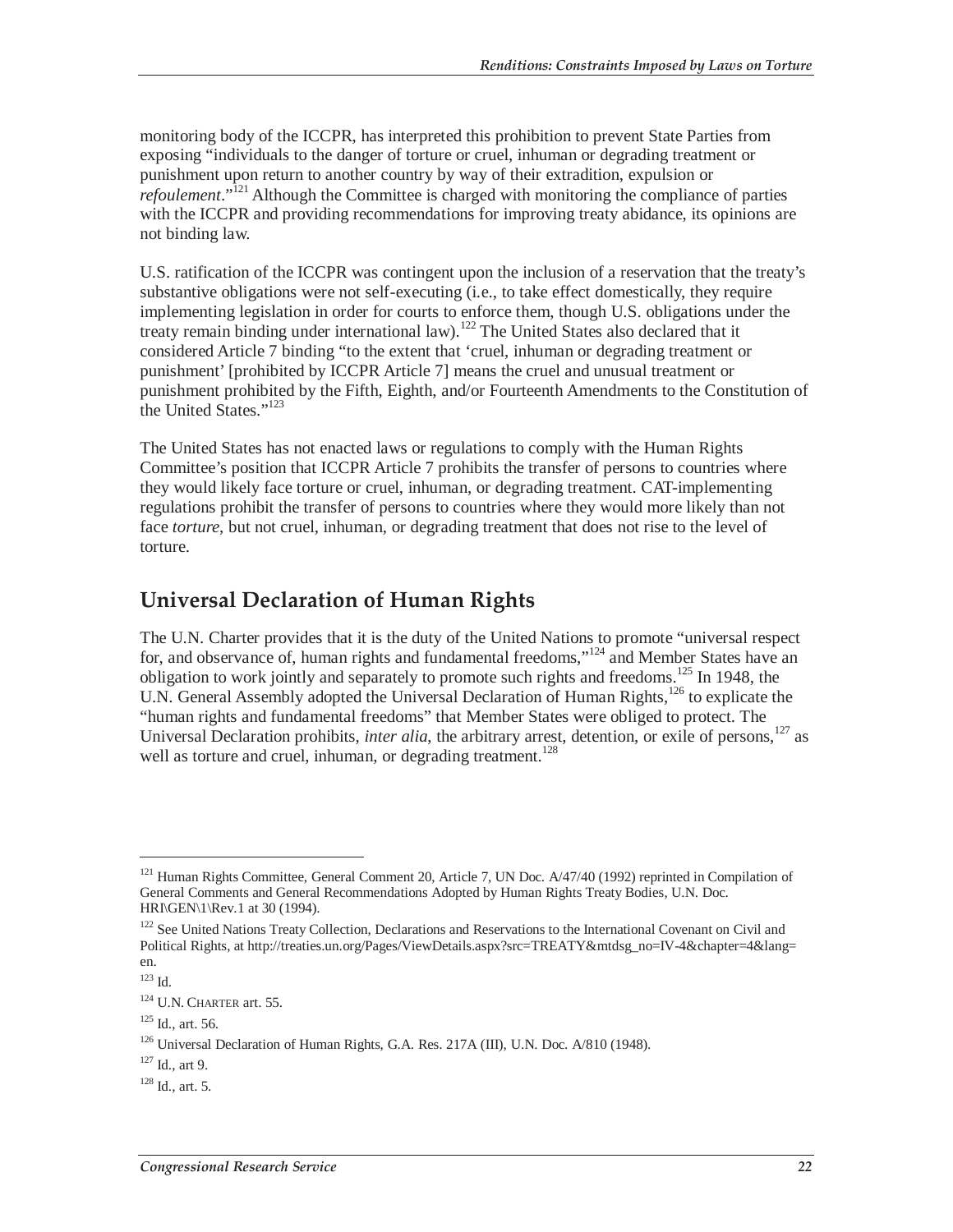The Universal Declaration is not a treaty and accordingly is not technically binding on the United States,<sup>129</sup> though a number of its provisions are understood to reflect customary international law.<sup>130</sup> The Universal Declaration does not include an enforcement provision.

## **Recent Developments**

On January 22, 2009, President Barack Obama issued a series of Executive Orders concerning the treatment of persons apprehended by the United States in connection with armed conflicts or counterterrorism operations. The Orders do not expressly modify U.S. rendition policy, though one Order does mandate the closure of all CIA detention facilities, some of which were used to hold persons seized by the United States in other locations.<sup>131</sup> However, two of the Orders create separate task forces charged with reviewing aspects of U.S. detention policy, including the transfer of detainees to foreign States. The Executive Order entitled "Ensuring Lawful Interrogations" establishes a Special Interagency Task Force on Interrogation and Transfer Policies, which is charged with reviewing

the practices of transferring individuals to other nations in order to ensure that such practices comply with the domestic laws, international obligations, and policies of the United States and do not result in the transfer of individuals to other nations to face torture or otherwise for the purpose, or with the effect, of undermining or circumventing the commitments or obligations of the United States to ensure the humane treatment of individuals in its custody or control.<sup>132</sup>

Another Executive Order, entitled "Review of Detention Policy Options," creates a Special Task Force on Detainee Disposition, which is required

to conduct a comprehensive review of the lawful options available to the Federal Government with respect to the apprehension, detention, trial, transfer, release, or other disposition of individuals captured or apprehended in connection with armed conflicts and counterterrorism operations, and to identify such options as are consistent with the national security and foreign policy interests of the United States and the interests of justice.<sup>133</sup>

<sup>&</sup>lt;sup>129</sup> See Sosa v. Alvarez-Machain, 542 U.S. 692, 734 (2004) (declining to apply protections espoused by the Universal Declaration of Human Rights because it "does not of its own force impose obligations as a matter of international law").

<sup>130</sup> See Filartiga v. Pena-Irala, 630 F.2d 876, 882 (2d Cir. 1980). But see *Sosa*, 124 S.Ct. at 2761-62 (finding that certain provisions of the Universal Declaration did not in themselves constitute an international norm that would fulfill the criteria that existed in the  $18<sup>th</sup>$  century for a norm to be customary international law).

<sup>&</sup>lt;sup>131</sup> Executive Order No. 13491, "Ensuring Lawful Interrogations," 74 FED. REG. 4893, January 22, 2009, at § 4. For additional background, see CRS Report RL33643, *Undisclosed U.S. Detention Sites Overseas: Background and Legal Issues*, by Jennifer K. Elsea and Julie Kim.

<sup>132</sup> Id., § 5. The Task Force is chaired by the Attorney General, and includes the Director of National Intelligence and the Secretary of Defense (who serve as co-vice-chairs); the Secretary of State; the Secretary of Homeland Security; the Director of the CIA; the Chairman of the Joint Chiefs of Staff; and other officers or full-time or permanent part-time employees of the United States, as determined by the Attorney General, with the concurrence of the head of the department or agency concerned.

<sup>&</sup>lt;sup>133</sup> Executive Order 13493, "Review of Detention Policy Options," 74 FED. REG. 4901, January 22, 2009, at § 1. The Task Force includes the Attorney General and Secretary of Defense, who serve as co-chairs; the Secretary of State; the Secretary of Homeland Security; the Director of National Intelligence; the Director of the Central Intelligence Agency; the Chairman of the Joint Chiefs of Staff; and other officers or full-time or permanent part-time employees of the United States, as determined by either of the co-chairs, with the concurrence of the head of the department or agency (continued...)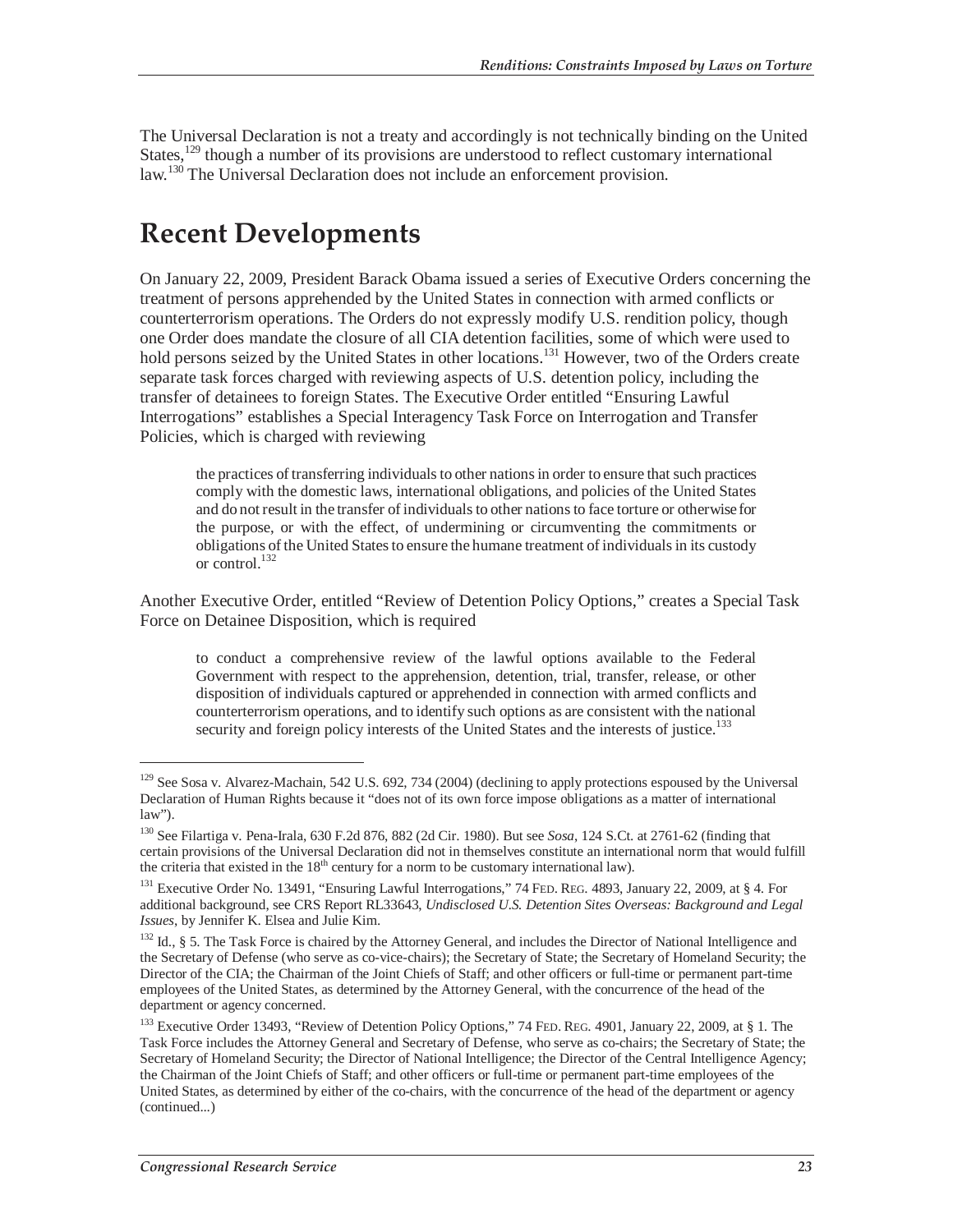Each Task Force was required to issue a report to the President of its recommendations within 180 days, unless the Task Force chair determined that an extension was appropriate. In July, the Chairman of the Special Task Force on Interrogation and Transfer Polices extended the deadline for the Task Force's final report by two months, while the deadline for the Special Task Force on Detainee Disposition was extended by six months.<sup>134</sup>

On August 24, 2009, the Special Task Force on Interrogation and Transfer Polices issued its recommendations to the President, including with respect to the practice of rendition.<sup>135</sup> These included recommendations to ensure that U.S. transfer practices comply with applicable legal requirements and do not result in the transfer of persons to face torture. The Task Force supported the continued use of assurances from a receiving country that an individual would not face torture if transferred there. However, the Task Force made recommendations intended to strengthen the procedures used in obtaining and evaluating such assurances. These include involving the State Department in evaluating assurances in all cases. The Task Force advised that relevant agencies obtaining assurances should "insist on a monitoring mechanism, or otherwise establish a monitoring mechanism, to ensure consistent, private access to the individual who has been transferred, with minimal advance notice to the detaining government."<sup>136</sup> The Task Force also recommended that the Inspectors General of the Departments of State, Defense, and Homeland Security prepare an annual, coordinated report on transfers which were effectuated in reliance on assurances and were conducted by each of their agencies.

The Task Force made specific recommendations with respect to immigration removal proceedings and military transfer decisions. Classified recommendations were also made to ensure that, in the event that the Intelligence Community participates in a transfer, any affected individual is subjected to lawful treatment.

In the  $110<sup>th</sup>$  Congress, legislative proposals were introduced to limit the ability of U.S. agencies to render persons to foreign States, and it is possible that similar proposals will be introduced in the 111<sup>th</sup> Congress. S. 1876, the National Security with Justice Act of 2007, introduced by Senator Biden on July 25, 2007, would have barred the United States from rendering or participating in the rendition of any individual to a foreign State absent authorization from the Foreign Intelligence Surveillance Court, except under limited circumstances in the case of enemy combatants held by the United States (though renditions in such circumstances would still have to comply with other legal requirements). For an order to be issued by the Foreign Intelligence Surveillance Court authorizing a rendition, the requesting U.S. official would have needed to provide evidence that the rendered person was (1) an international terrorist; and (2) would not be subjected to torture or lesser forms of cruel, inhuman, or degrading treatment—a more stringent limitation on the transfer of persons than that expressly imposed by CAT Article 3, which only bars the transfer of persons to countries where they would face torture.

<sup>(...</sup>continued)

concerned.

<sup>&</sup>lt;sup>134</sup> See Department of Justice, "Detention Policy Task Force Issues Preliminary Report," press release, July 21, 2009, http://www.usdoj.gov/opa/pr/2009/July/09-ag-705.html

<sup>&</sup>lt;sup>135</sup> Department of Justice, "Special Task Force on Interrogations and Transfer Policies Issues Its Recommendations to the President," press release, August 24, 2009, http://www.usdoj.gov/opa/pr/2009/August/09-ag-835.html. The Task Force considered seven types of transfers: extradition, immigration removal proceedings, transfers pursuant to the Geneva Conventions, transfers from Guantanamo Bay, military transfers within or from Afghanistan, military transfers within or from Iraq, and transfers pursuant to intelligence authorities.

 $^{136}$  Id.